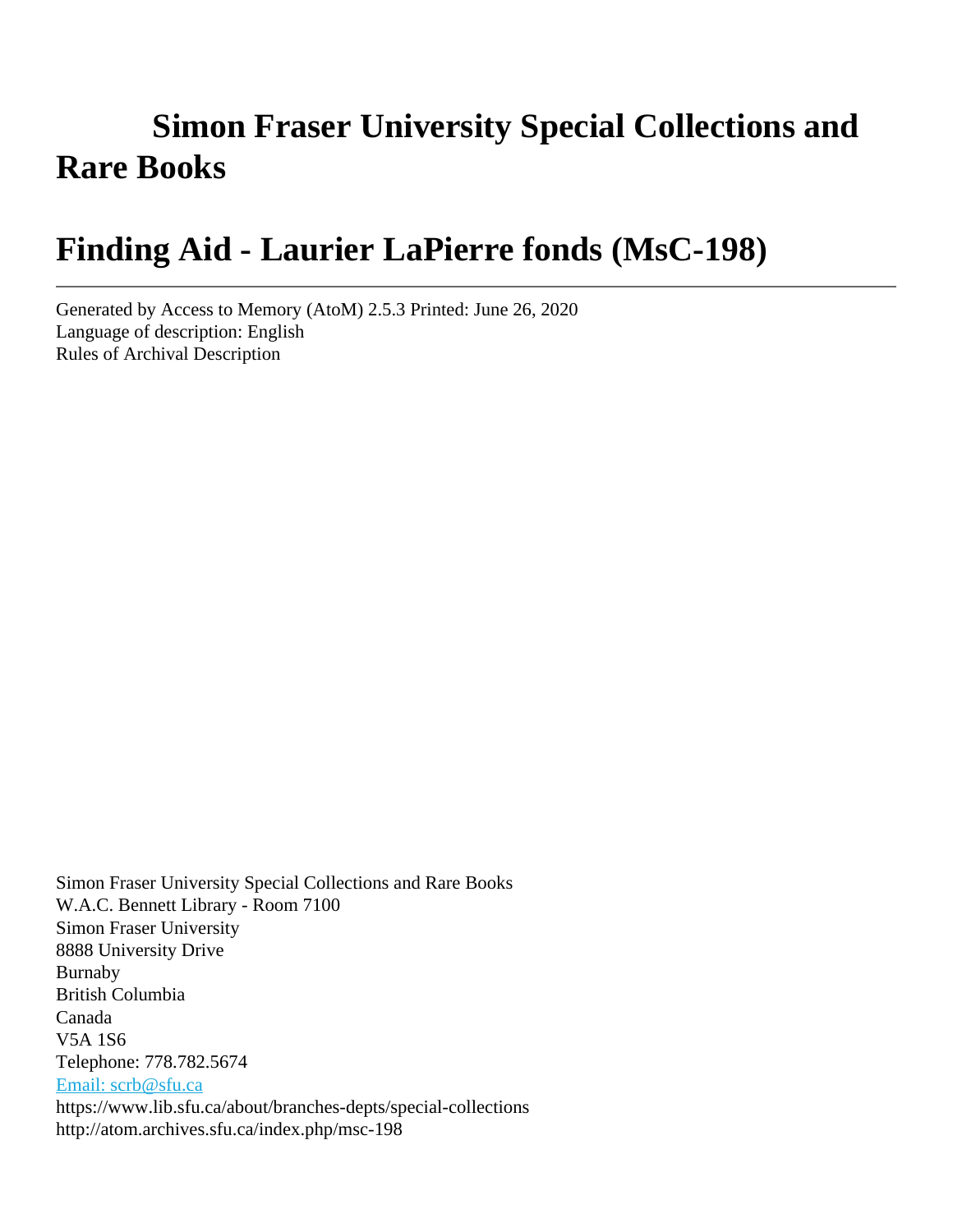# **Table of contents**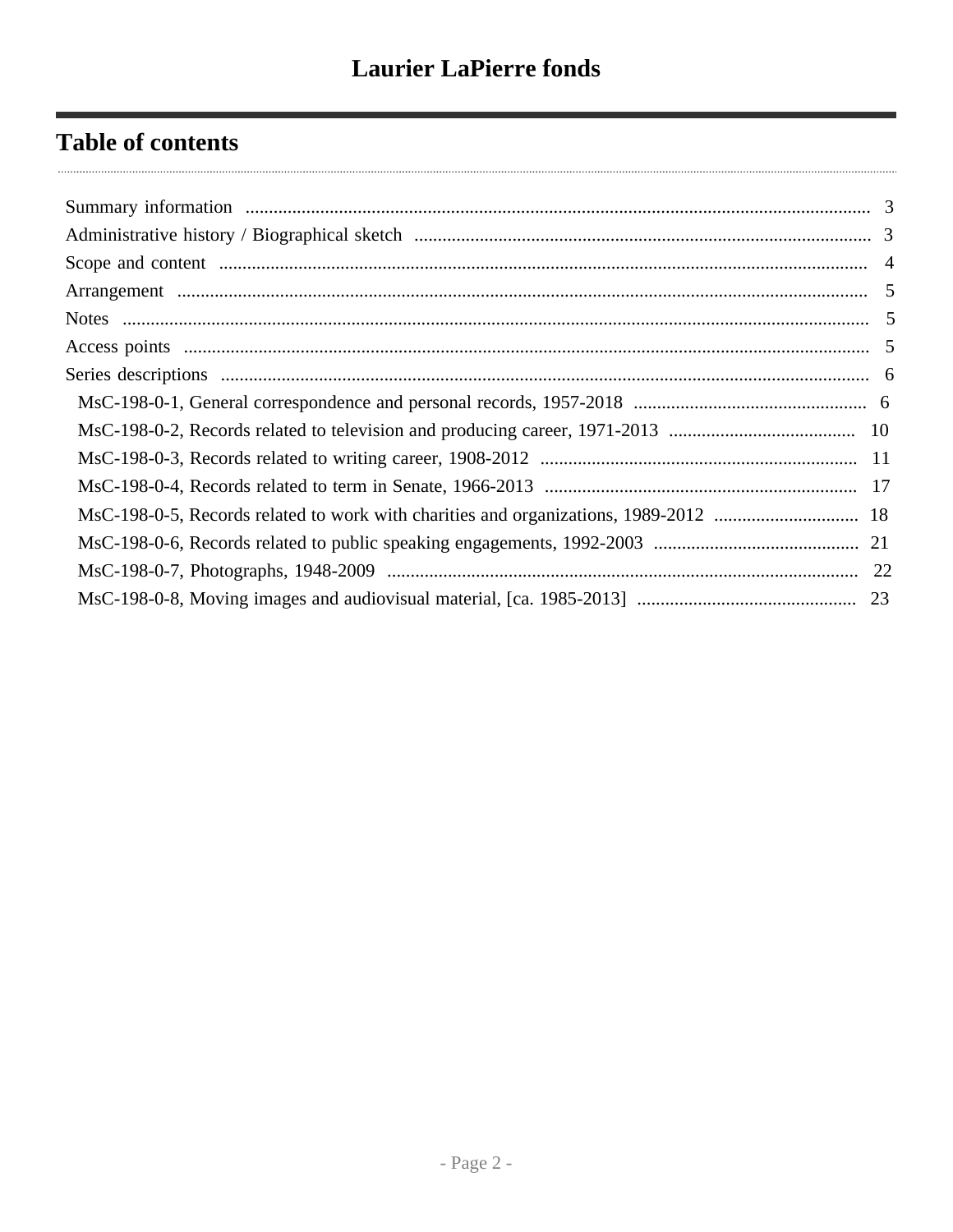<span id="page-2-0"></span>

| <b>Repository:</b>                           | Simon Fraser University Special Collections and Rare Books                                                                                                                                                                                                                                                                                                                                                                          |  |  |
|----------------------------------------------|-------------------------------------------------------------------------------------------------------------------------------------------------------------------------------------------------------------------------------------------------------------------------------------------------------------------------------------------------------------------------------------------------------------------------------------|--|--|
| <b>Title:</b>                                | Laurier LaPierre fonds                                                                                                                                                                                                                                                                                                                                                                                                              |  |  |
| ID:                                          | <b>MsC-198</b>                                                                                                                                                                                                                                                                                                                                                                                                                      |  |  |
| Date:                                        | 1908 - 2018 (date of creation)                                                                                                                                                                                                                                                                                                                                                                                                      |  |  |
| <b>Physical description:</b>                 | 2.7 m of textual records<br>578 photographs : col. prints<br>381 photographs : b&w prints<br>2 photographs : b&w negatives<br>251 photographs : col. negatives<br>65 photographs : col. slides<br>2 optical disc : dvd<br>2 optical discs : CD<br>216 computer disks: 3.5" floppy<br>91 video cassettes : VHS<br>1 videocassette : betacam sp<br>6 audio cassettes : $1/4$ " tape<br>8 audio cassettes : microcassettes<br>ephemera |  |  |
| Language:                                    | English                                                                                                                                                                                                                                                                                                                                                                                                                             |  |  |
| Language:                                    | French                                                                                                                                                                                                                                                                                                                                                                                                                              |  |  |
| Dates of creation,<br>revision and deletion: | Entry created by JMH, 10 October 2018                                                                                                                                                                                                                                                                                                                                                                                               |  |  |
| <b>Note</b><br>[sourcesDescription]:         | http://www.broadcasting-history.ca/personalities/lapierre-laurier<br>https://www.thecanadianencyclopedia.ca/en/article/laurier-lapierre<br>https://www.cbc.ca/news/politics/laurier-lapierre-ex-senator-and-<br>broadcaster-dies-at-83-1.1262952<br>https://en.wikipedia.org/wiki/Laurier_LaPierre<br>Bibliographic sources from fonds.                                                                                             |  |  |

# <span id="page-2-1"></span>**Administrative history / Biographical sketch**

### **Note**

The Honourable Laurier Lucien LaPierre O.C., PhD was born on 21 November, 1929 and raised in Quebec, Canada. On graduating high school he spent 4 years as a novitiate with the Paulist Fathers in Baltimore, Maryland, before transferring to the University of Toronto. He received a Bachelor of Arts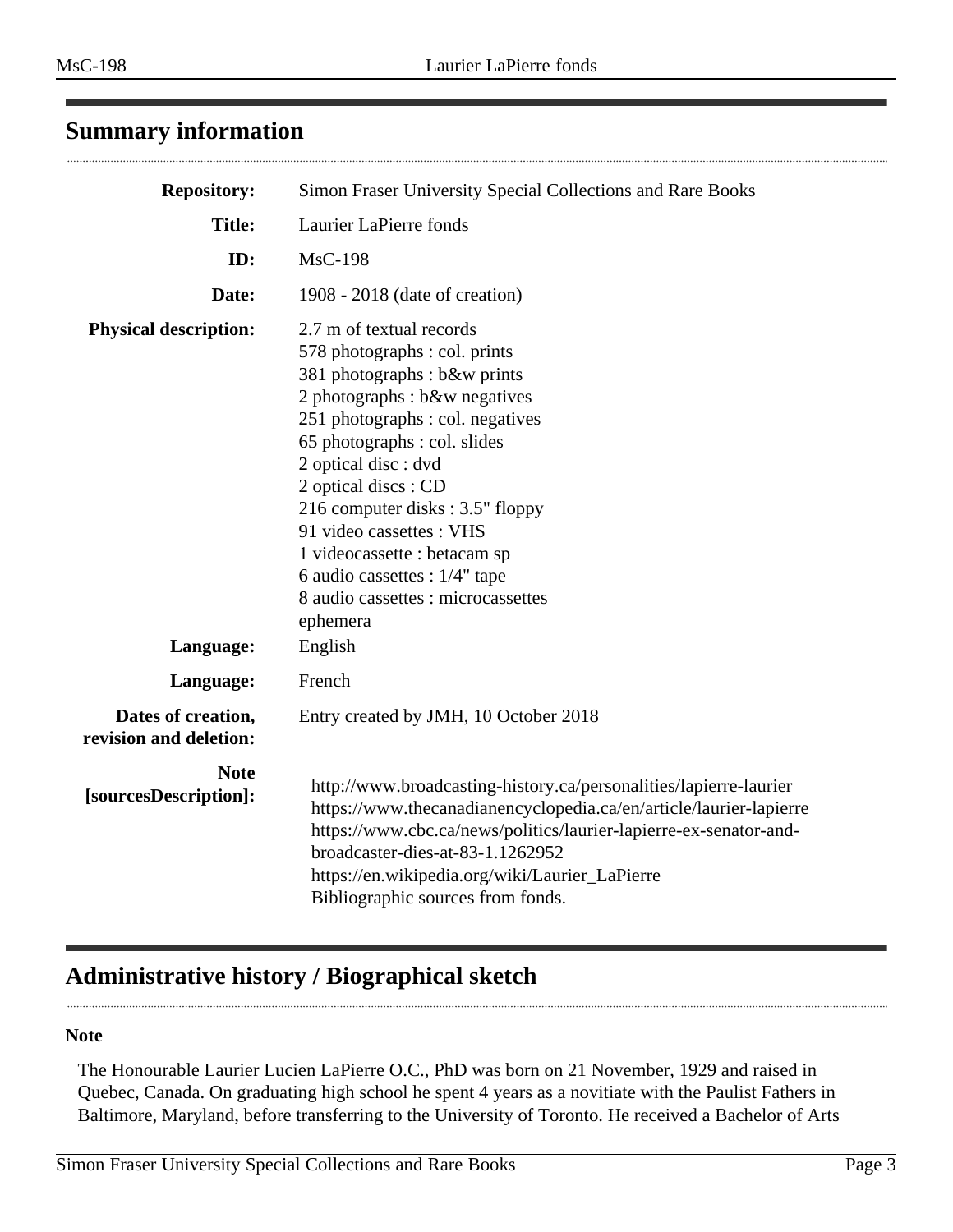degree in 1955, a Master of Arts in 1957 and a PhD in 1962. Over his lifetime he was also awarded several honorary degrees, including Doctorates from the University of Prince Edward Island and Brock University.

LaPierre began his career as a professor, teaching at several institutions across Canada. In 1962, while an instructor at McGill University, he was approached by Patrick Watson of the Canadian Broadcasting Corporation (CBC) to write and co-host a public affairs television show that eventually became the oftencontroversial "This Hour Has Seven Days" (1964-1966). He quickly became known as a preeminent social commentator – eloquent, passionate, well-informed and an authority about Canadian history and identity. Despite its popularity, CBC cancelled "This Hour" in 1966. LaPierre toyed briefly with politics, making an unsuccessful bid as a federal NDP candidate for the La Chine riding in Quebec, but remained involved with television broadcasting and production for the rest of his life, making guest appearances on many shows and hosting others. In 1976 he relocated to the West Coast to host a nightly show on a new independent station in Vancouver – CKVU. In 1997 LaPierre was appointed to the Board of Telefilm Canada, becoming Chairman in 1998, where he remained until his appointment to the Senate in 2001. Throughout his life Laurier LaPierre was actively involved in the study and promotion of Canadian federalism and culture such as the Historica Foundation and the Heritage Fairs program. As well as supporting gay rights he was also an outspoken supporter of the rights of First Nations, bilingualism and was heavily involved in the 1991 national debate on Canadian constitutional reform. He advocated numerous charities and organizations promoting Canadian heritage and authored or edited several books including "If You Love This Country" (1987), "1759: The Battle for Canada" (1990), "Canada My Canada" (1992), "Sir Wilfred Laurier and the Romance of Canada" (1996) and "Quebec: A Tale of Love" (2001).

Laurier LaPierre married Paula Armstrong in 1960. Together they had two sons Dominic and Thomas. Laurier and Paula separated in the late 1970's before formally divorcing. Already actively involved in supporting causes and charities connected to gay and lesbian communities, LaPierre announced he was gay at a public event in 1988.

LaPierre was awarded the Order of Canada in 1994. In 2001 he was called to serve as a Liberal Senator by then-Prime Minister Jean Chretien. At the time, LaPierre was Canada's first openly gay Senator. He served on Senate Standing Committees for Human Rights, Agriculture and Forestry, Transport and Communications, and Defence and Security and remained in office until required to retire due to his age in 2004.

Laurier LaPierre remained active in supporting charities serving on various literary juries, such as the Charles Taylor prize for non-fiction. He passed away on 16 December, 2012, survived by his ex-wife, children, grandchildren, and his partner of many years, Harvey Slack.

# **Custodial history**

This collection of Laurier LaPierre's personal and professional records was donated to SFU Special Collections and Rare Books in 2017 by Laurier's partner of many years, Harvey Slack.

# <span id="page-3-0"></span>**Scope and content**

This fonds contains primarily correspondence, photographs, videotapes, and newspaper clippings as well as research and drafts from a multitude of writing projects LaPierre worked on throughout his life. There is material relevant to many of the key aspects of LaPierre's personal and professional life, including his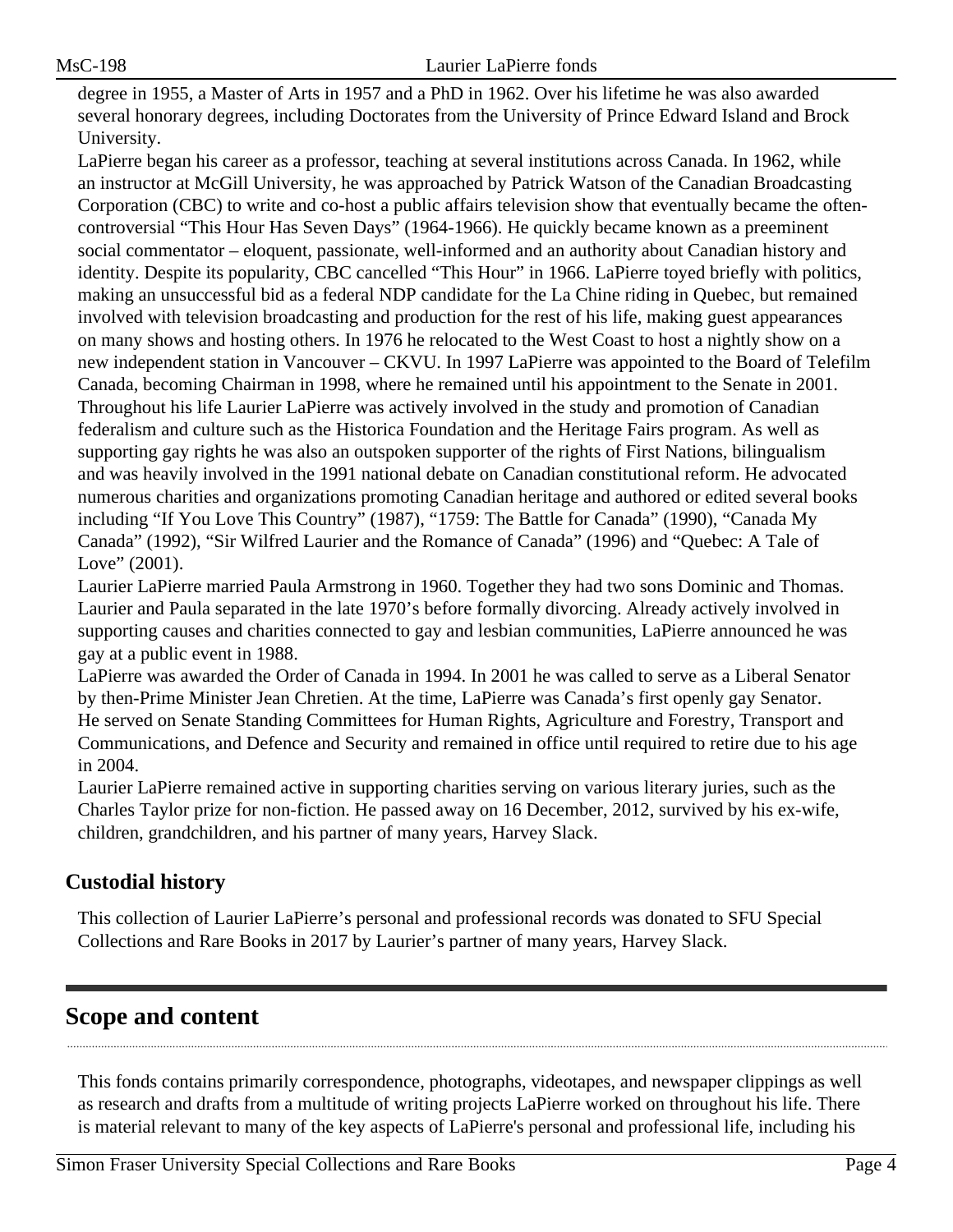career as a television broadcaster and producer, his academic and publishing accomplishments, his service in the Canadian Senate, his work with charities and his home life and hobbies.

The series contained in this fonds are as follows: Series 1: General correspondence and personal records (1957-2013); Series 2: Records related to television and producing career (1971-2013); Series 3: Records related to writing career (1908-2012); Series 4: Records related to term in Senate (1966-2013); Series 5: Records related to work with charities and organizations (1989-2012); Series 6: Records related to public speaking engagements (1992-2003); Series 7: Photographs (1948-2009) and; Series 8: Moving images and audiovisual material ([ca. 1985-2013]).

Portions of this fonds are relevant to other SFU collections – Daryl Duke (MsC 120), Alan Fotheringham (MsC 157), Norman Klenman (MsC 101), and possibly Edward McWhinney (MsC 191).

# <span id="page-4-1"></span>**Notes**

# **Title notes**

**<u>Source of title proper</u>**: Fonds name is taken from the creator of the fonds

# <span id="page-4-0"></span>**Arrangement**

Files have been left as they were compiled by the creator. When the title of a file was not present or not informationally appropriate, one was assigned by the archivist. Any changes made are enclosed in square brackets. Files were then arranged by type, interpreted by the archivist. A file list is also available.

## **Restrictions on access**

Some information within files may contain sensitive or restricted information due to privacy concerns. Please consult staff if you wish to access.

# **Finding aids**

A finding aid, as well as a file list, are available

## **Other notes**

- **Publication status**: published
- **Status description**: Published

# <span id="page-4-2"></span>**Access points**

- Textual record (documentary form)
- Photographic material (documentary form)
- Multi-media (documentary form)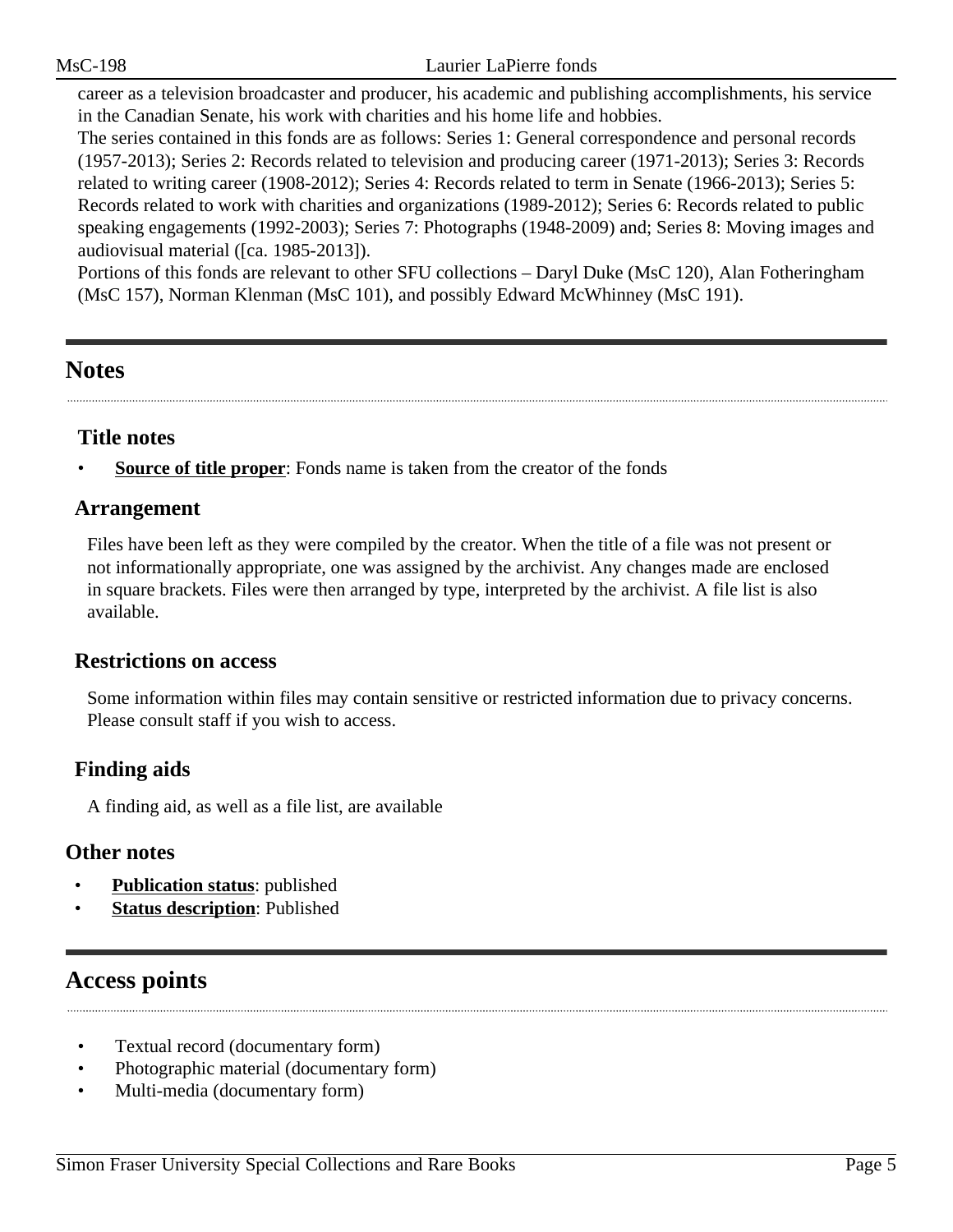# <span id="page-5-0"></span>**Series descriptions**

### <span id="page-5-1"></span>**Series MsC-198-0-1: General correspondence and personal records**

Date: 1957-2018 (date of creation)

Scope and content:

This series is comprised of some of Laurier LaPierre's personal records, including legal and medical records, newspaper articles and both personal and general correspondence. It contains primarily textual records, but also photographs and some ephemera. Included also are programs, cards and ephemera from LaPierre's funeral.

Physical description: 62.5 cm of textual records 14 photographs : col print 13 photographs : b&w print 1 optical disc : dvd 1 optical disc : cd 214 computer disks : 3.5" floppy ephemera

#### Arrangement:

The contents of the files have been left as there were received, with no discernible order or chronological arrangement. The archivist has imposed only file titles when the original title could not be discerned or did not fully describe the contents of the file. In such cases any changes made are indicated by square brackets.

#### Restrictions on access:

Some files in this series may contain sensitive or restricted information due to privacy concerns. Please consult staff if you wish to access.

#### Publication status:

| File / item list    |                                           |           |               |                |  |
|---------------------|-------------------------------------------|-----------|---------------|----------------|--|
| Ref code            | Title                                     | Dates     | Access status | Container      |  |
| $MsC-198-0-1-0-0-1$ | File - Christmas card list, miscellaneous | 2002-2003 |               | MsC 198 -      |  |
|                     | entertaining                              |           |               | Box 1 folder 1 |  |
| $MsC-198-0-1-0-0-2$ | File - [LaPierre and Daryl Duke's         | 2006      |               | MsC 198 -      |  |
|                     | funeral]                                  |           |               | Box 1 folder 2 |  |
| $MsC-198-0-1-0-0-3$ | File - [Misc. correspondence and reports] | 1995-2014 |               | MsC 198 -      |  |
|                     |                                           |           |               | Box 1 folder 3 |  |
| $MsC-198-0-1-0-0-4$ | File - [Birthday card and letters]        | 2002-2005 |               | MsC 198 -      |  |
|                     |                                           |           |               | Box 1 folder 4 |  |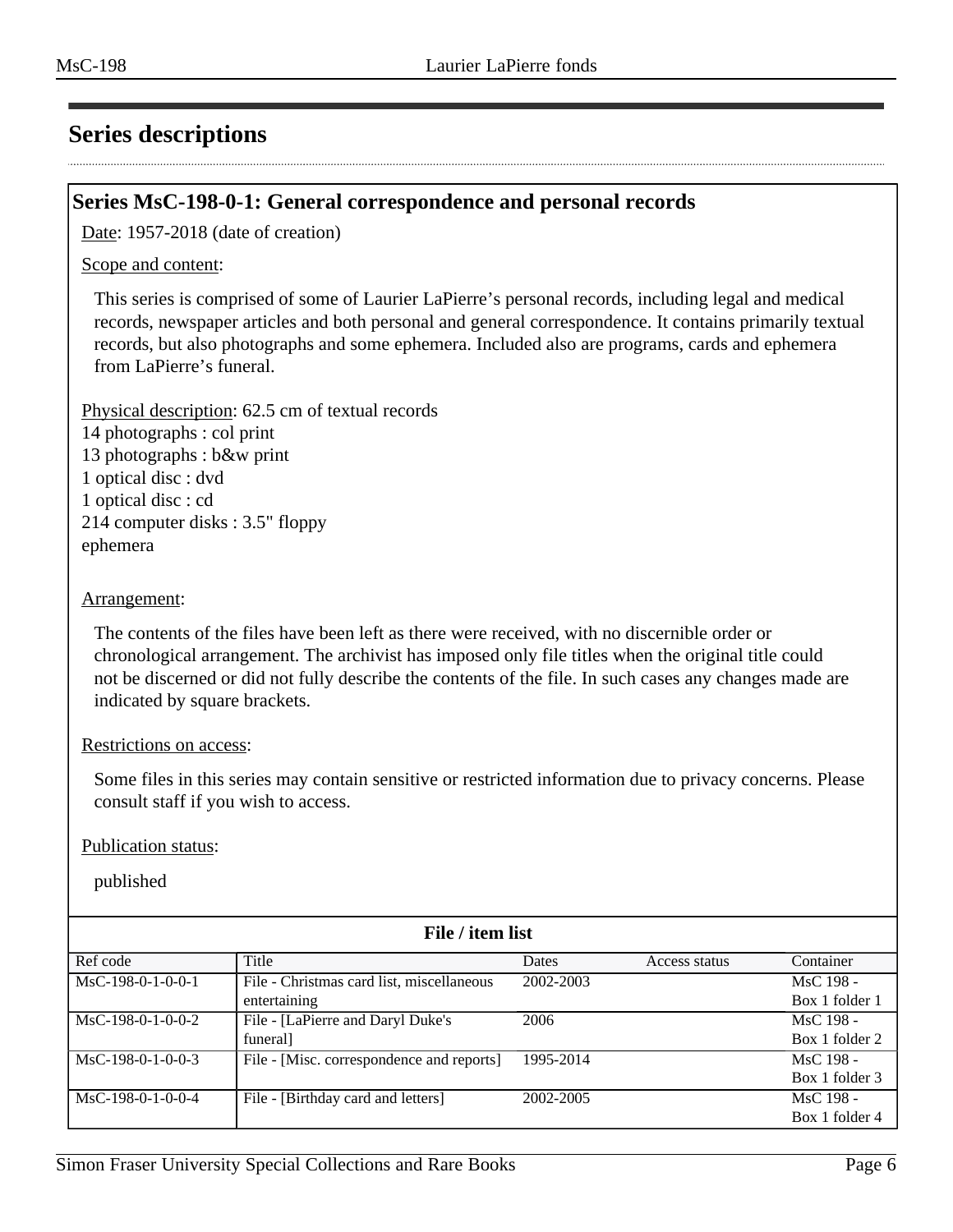| <b>MsC-198</b>       |                                                           | Laurier LaPierre fonds |                                    |                             |
|----------------------|-----------------------------------------------------------|------------------------|------------------------------------|-----------------------------|
| MsC-198-0-1-0-0-5    | File - [Correspondence, general]                          | 1992-2005              |                                    | MsC 198 -<br>Box 1 folder 5 |
| MsC-198-0-1-0-0-6    | File - [Commemorative certificates -                      | 2001                   |                                    | MsC 198 -                   |
|                      | Order of Canada]                                          |                        |                                    | <b>Box 26</b>               |
| MsC-198-0-1-0-0-7    | File - [Mounted cartoons and artwork]                     |                        |                                    | MsC 198 -                   |
|                      |                                                           |                        |                                    | <b>Box 26</b>               |
| MsC-198-0-1-0-0-8    | File - [Commemorative certificate and                     | [ca. 197-?]            |                                    | MsC 198 -                   |
|                      | artwork - personal records]                               |                        |                                    | <b>Box 26</b>               |
| MsC-198-0-1-0-0-9    | File - [Correspondence]                                   | 1986-2007              |                                    | MsC 198 -                   |
|                      |                                                           |                        |                                    | Box 1 folder 6              |
| MsC-198-0-1-0-0-10   | File - [University regalia]                               |                        |                                    | MsC 198 -                   |
| MsC-198-0-1-0-0-11   | File - [Cards and correspondence,                         | [ca. $2000's$ ?]       |                                    | <b>Box 26</b><br>MsC 198 -  |
|                      | including CDR labeled "Don Newman"]                       |                        |                                    | Box 1 folder 7              |
| MsC-198-0-1-0-0-12   | File - [Photocopy of LaPierre's will -                    | 1999                   | This file may                      | MsC 198 -                   |
|                      | 1999]                                                     |                        | contain sensitive                  | Box 1 folder 8              |
|                      |                                                           |                        | or restricted                      |                             |
|                      |                                                           |                        | information due to                 |                             |
|                      |                                                           |                        | privacy concerns.                  |                             |
|                      |                                                           |                        | Please consult                     |                             |
|                      |                                                           |                        | staff if you wish to               |                             |
|                      |                                                           |                        | access.                            |                             |
| MsC-198-0-1-0-0-13   | File - [Cards and correspondence]                         | [ca. 2000's?]          |                                    | MsC 198 -<br>Box 1 folder 9 |
| MsC-198-0-1-0-0-14   | File - [Cards and papers, including DVD                   | [ca. 2006]             |                                    | MsC 198 -                   |
|                      | labeled "Daryl Duke Memorial Service"]                    |                        |                                    | Box 1 folder                |
|                      |                                                           |                        |                                    | 10                          |
| MsC-198-0-1-0-0-15   | File - [Newspapers]                                       | 1966-2010              |                                    | MsC 198 -                   |
|                      |                                                           |                        |                                    | <b>Box 26</b>               |
| $MsC-198-0-1-0-0-16$ | File - [Magazines, photocopies and<br>correspondence]     | 1966-2015              |                                    | MsC 198 -<br>Box 1 folder   |
|                      |                                                           |                        |                                    | 11                          |
| MsC-198-0-1-0-0-17   | File - [Laurier LaPierre divorce file]                    | 1982-1989              | This file may                      | MsC 198 -                   |
|                      |                                                           |                        | contain sensitive                  | Box 2 folder 1              |
|                      |                                                           |                        | or restricted                      |                             |
|                      |                                                           |                        | information due to                 |                             |
|                      |                                                           |                        | privacy concerns.                  |                             |
|                      |                                                           |                        | Please consult                     |                             |
|                      |                                                           |                        | staff if you wish to               |                             |
| MsC-198-0-1-0-0-18   | File - [LaPierre separation/divorce                       | 1978-1982              | access.<br>This file may           | MsC 198 -                   |
|                      | correspondence and financials]                            |                        | contain sensitive                  | Box 2 folder 2              |
|                      |                                                           |                        | or restricted                      |                             |
|                      |                                                           |                        | information due to                 |                             |
|                      |                                                           |                        | privacy concerns.                  |                             |
|                      |                                                           |                        | Please consult                     |                             |
|                      |                                                           |                        | staff if you wish to               |                             |
| MsC-198-0-1-0-0-19   |                                                           | 1982-1984              | access.                            | MsC 198 -                   |
|                      | File - [LaPierre divorce file - Ray Wolfe<br>and company] |                        | This file may<br>contain sensitive | Box 2 folder 3              |
|                      |                                                           |                        | or restricted                      |                             |
|                      |                                                           |                        | information due to                 |                             |
|                      |                                                           |                        | privacy concerns.                  |                             |
|                      |                                                           |                        | Please consult                     |                             |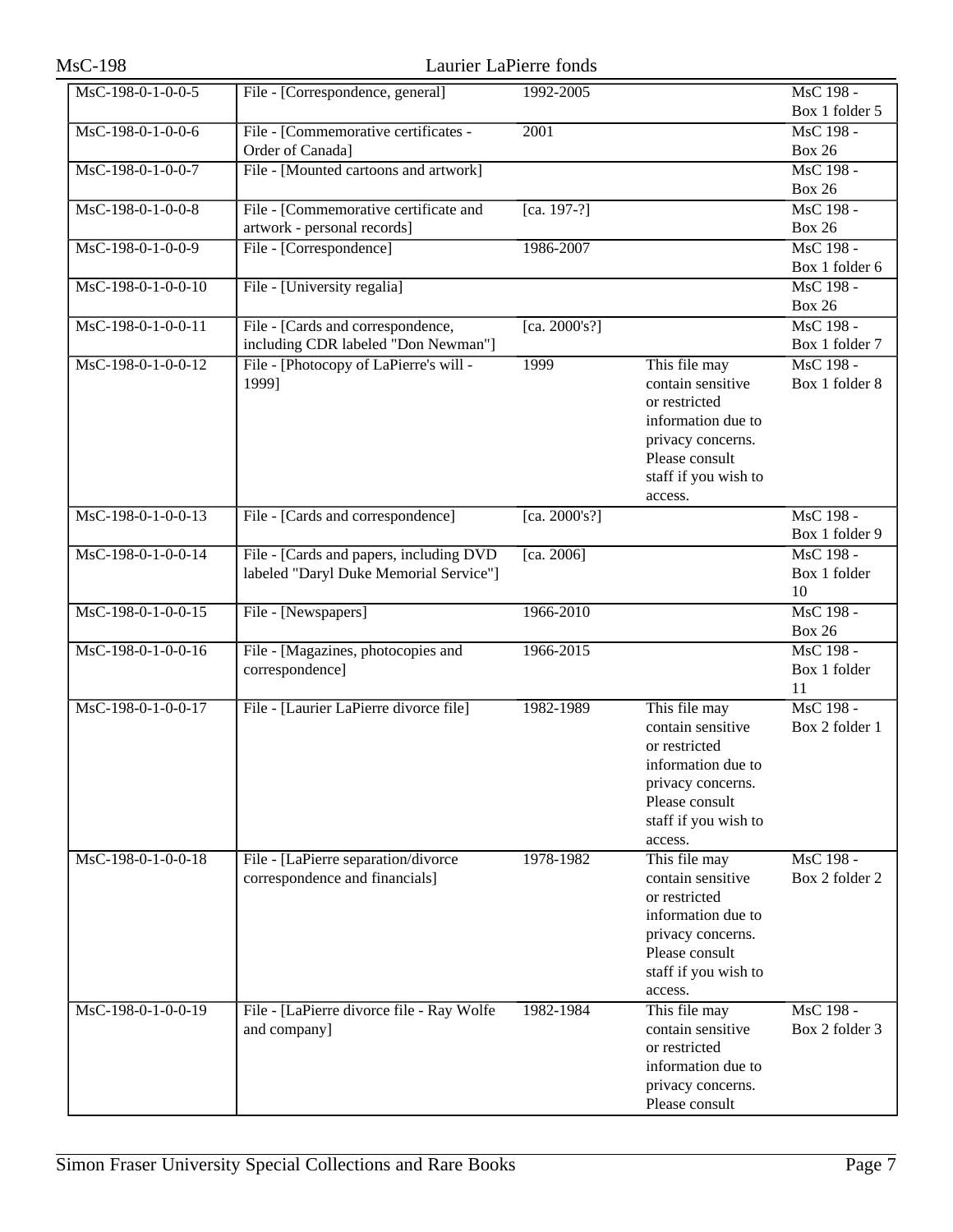|                    |                                            |           | staff if you wish to |                |
|--------------------|--------------------------------------------|-----------|----------------------|----------------|
|                    |                                            |           | access.              |                |
| MsC-198-0-1-0-0-20 | File - [Court cases - Goldman &            | 1986-2006 | This file may        | MsC 198 -      |
|                    | Company, Labarge Weinstein]                |           | contain sensitive    | Box 2 folder 4 |
|                    |                                            |           | or restricted        |                |
|                    |                                            |           | information due to   |                |
|                    |                                            |           |                      |                |
|                    |                                            |           | privacy concerns.    |                |
|                    |                                            |           | Please consult       |                |
|                    |                                            |           | staff if you wish to |                |
|                    |                                            |           | access.              |                |
| MsC-198-0-1-0-0-21 | File - [LaPierre - bankruptcy file]        | 1984-1988 | This file may        | MsC 198 -      |
|                    |                                            |           | contain sensitive    | Box 2 folder 5 |
|                    |                                            |           | or restricted        |                |
|                    |                                            |           | information due to   |                |
|                    |                                            |           | privacy concerns.    |                |
|                    |                                            |           | Please consult       |                |
|                    |                                            |           | staff if you wish to |                |
|                    |                                            |           | access.              |                |
| MsC-198-0-1-0-0-22 | File - [Income tax investigations]         | 2001-2003 | This file may        | MsC 198 -      |
|                    |                                            |           | contain sensitive    | Box 2 folder 6 |
|                    |                                            |           | or restricted        |                |
|                    |                                            |           | information due to   |                |
|                    |                                            |           | privacy concerns.    |                |
|                    |                                            |           | Please consult       |                |
|                    |                                            |           | staff if you wish to |                |
|                    |                                            |           | access.              |                |
| MsC-198-0-1-0-0-23 | File - [Frog Productions bankruptcy - Jeff | 2005-2006 | This file may        | MsC 198 -      |
|                    | Webb]                                      |           | contain sensitive    | Box 2 folder 7 |
|                    |                                            |           | or restricted        |                |
|                    |                                            |           | information due to   |                |
|                    |                                            |           | privacy concerns.    |                |
|                    |                                            |           | Please consult       |                |
|                    |                                            |           | staff if you wish to |                |
|                    |                                            |           | access.              |                |
| MsC-198-0-1-0-0-24 | File - [Gordon Gee, financial accountant]  | 1999-2003 | This file may        | MsC 198 -      |
|                    |                                            |           | contain sensitive    | Box 2 folder 8 |
|                    |                                            |           | or restricted        |                |
|                    |                                            |           | information due to   |                |
|                    |                                            |           | privacy concerns.    |                |
|                    |                                            |           | Please consult       |                |
|                    |                                            |           | staff if you wish to |                |
|                    |                                            |           | access.              |                |
| MsC-198-0-1-0-0-25 | File - [Frog Productions and Canada        | 2000-2003 | This file may        | MsC 198 -      |
|                    | Customs and Revenue investigation]         |           | contain sensitive    | Box 3 folder 1 |
|                    |                                            |           | or restricted        |                |
|                    |                                            |           | information due to   |                |
|                    |                                            |           | privacy concerns.    |                |
|                    |                                            |           | Please consult       |                |
|                    |                                            |           | staff if you wish to |                |
|                    |                                            |           | access.              |                |
| MsC-198-0-1-0-0-26 | File - [Correspondence - Order of          | 1995-1998 |                      | MsC 198 -      |
|                    | Canada]                                    |           |                      | Box 3 folder 2 |
| MsC-198-0-1-0-0-27 | File - [Cartoon and photocopies]           |           |                      | MsC 198 -      |
|                    |                                            |           |                      | Box 3 folder 3 |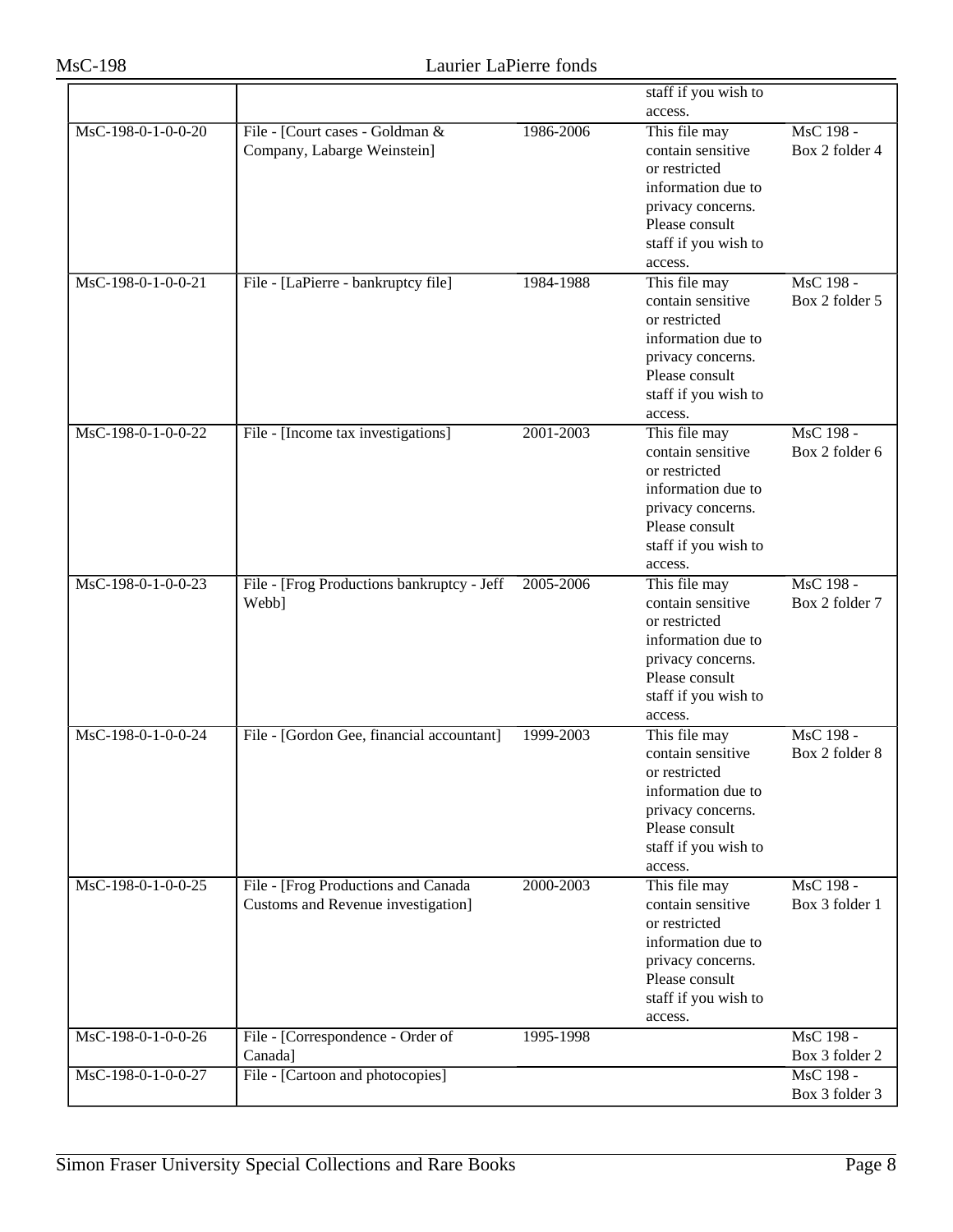| <b>MsC-198</b>     |                                                                                            | Laurier LaPierre fonds |                                                                                                                                                     |                                      |
|--------------------|--------------------------------------------------------------------------------------------|------------------------|-----------------------------------------------------------------------------------------------------------------------------------------------------|--------------------------------------|
| MsC-198-0-1-0-0-28 | File - [LaPierre divorce documents and<br>correspondence]                                  | 1981-1985              | This file may<br>contain sensitive<br>or restricted<br>information due to<br>privacy concerns.<br>Please consult<br>staff if you wish to<br>access. | MsC 198 -<br>Box 3 folder<br>$4 - 5$ |
| MsC-198-0-1-0-0-29 | File - [LaPierre biographical materials]                                                   | 2005-2010              |                                                                                                                                                     | MsC 198 -<br>Box 3 folder 6          |
| MsC-198-0-1-0-0-30 | File - [LaPierre and relationship with the<br>press]                                       | [after 1980]           |                                                                                                                                                     | MsC 198 -<br>Box 3 folder 7          |
| MsC-198-0-1-0-0-31 | File - [LaPierre obituaries]                                                               | 2012-2013              |                                                                                                                                                     | MsC 198 -<br>Box 3 folder 8          |
| MsC-198-0-1-0-0-32 | File - [CV, biographical material and<br>photocopies of articles]                          | [ca. 2009]             |                                                                                                                                                     | MsC 198 -<br>Box 3 folder 9          |
| MsC-198-0-1-0-0-33 | File - [LaPierre curriculum vitae<br>(multiple drafts)]                                    | [after 1994]           |                                                                                                                                                     | MsC 198 -<br>Box 3 folder<br>10      |
| MsC-198-0-1-0-0-34 | File - [LaPierre genealogical]<br>information]                                             | [after 1996]           |                                                                                                                                                     | MsC 198 -<br>Box 3 folder<br>11      |
| MsC-198-0-1-0-0-35 | File - [Party planning - guest lists,<br>budgets, menus]                                   | 2002-2006              |                                                                                                                                                     | MsC 198 -<br>Box 4 folder 1          |
| MsC-198-0-1-0-0-36 | File - [Personal - Dominic LaPierre<br>wedding, correspondence w/<br>grandchildren, cards] | 1994-2009              |                                                                                                                                                     | MsC 198 -<br>Box 4 folder 2          |
| MsC-198-0-1-0-0-37 | File - [Miscellaneous press clippings]                                                     | 1989-2001              |                                                                                                                                                     | MsC 198 -<br>Box 4 folder 3          |
| MsC-198-0-1-0-0-38 | File - $[214 3.5"$ floppy disks]                                                           | [ca.<br>1991-2004?]    |                                                                                                                                                     | MsC 198 -<br><b>Box 25</b>           |
| MsC-198-0-1-0-0-39 | File - [Magazine and newspaper articles,<br>photocopies - biographical]                    | 1966-1990              |                                                                                                                                                     | MsC 198 -<br>Box 4 folder 4          |
| MsC-198-0-1-0-0-40 | File - [Programs - Order of Canada<br>investiture]                                         | 1994-1995              |                                                                                                                                                     | MsC 198 -<br>Box 4 folder 5          |
| MsC-198-0-1-0-0-41 | File - [Settlement papers, lawsuit vs.<br>Gee]                                             | 2008                   | This file may<br>contain sensitive<br>or restricted<br>information due to<br>privacy concerns.<br>Please consult<br>staff if you wish to<br>access. | MsC 198 -<br>Box 4 folder 6          |
| MsC-198-0-1-0-0-42 | File - [LaPierre medical records]                                                          | 1998-2002              | This file may<br>contain sensitive<br>or restricted<br>information due to<br>privacy concerns.<br>Please consult<br>staff if you wish to<br>access. | MsC 198 -<br>Box 4 folder 7          |
| MsC-198-0-1-0-0-43 | File - [LaPierre personal papers - birth $\&$<br>death certificate, final will, etc.]      | [ca. 1975-2012]        | This file may<br>contain sensitive<br>or restricted<br>information due to                                                                           | MsC 198 -<br>Box 4 folder 8          |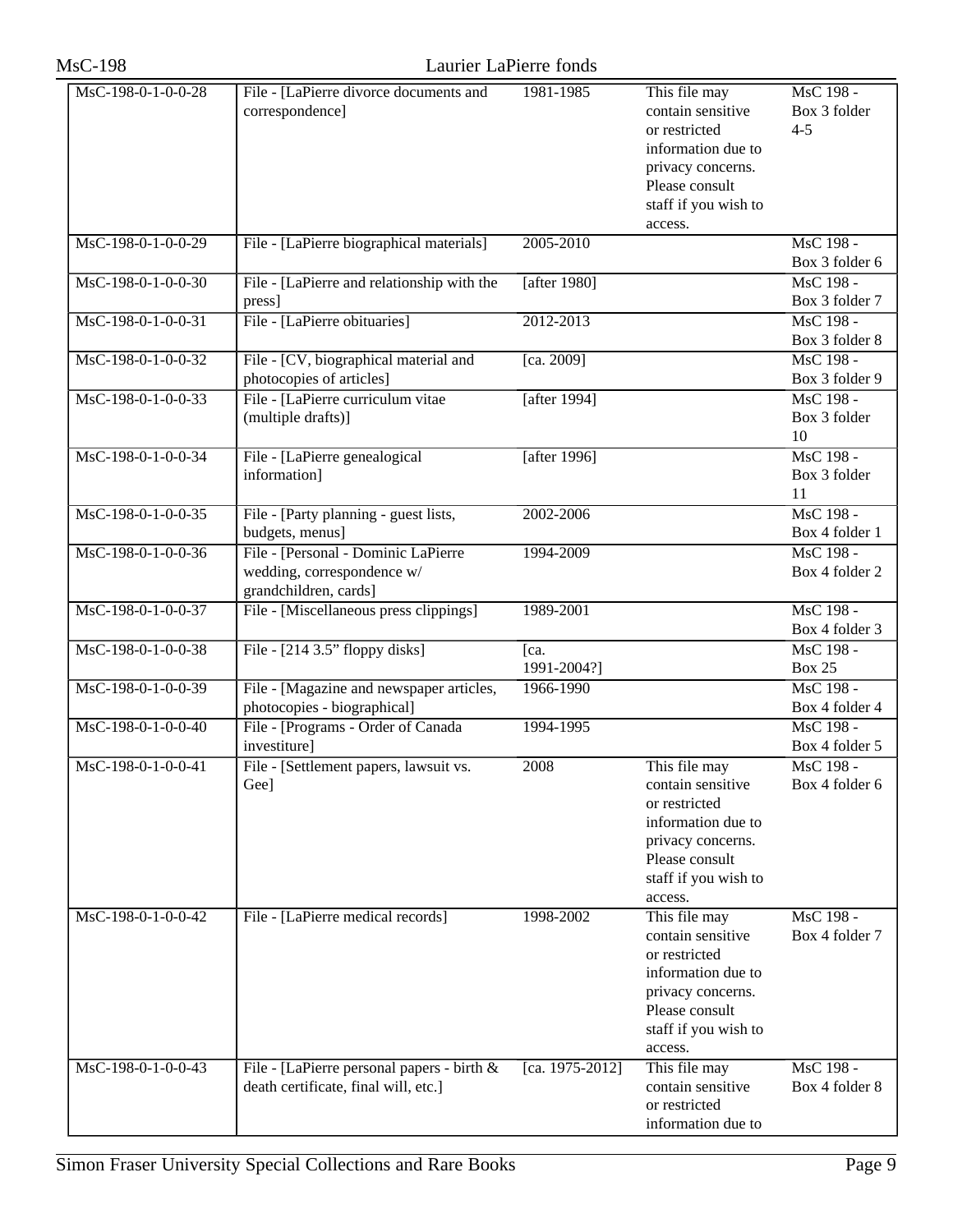|                       |                                                                       |                     | privacy concerns.<br>Please consult<br>staff if you wish to<br>access. |                                 |
|-----------------------|-----------------------------------------------------------------------|---------------------|------------------------------------------------------------------------|---------------------------------|
| MsC-198-0-1-0-0-44    | File - [Magazine, photocopies, certificate,<br>plaque]                | 1990-2012           |                                                                        | MsC 198 -<br>Box 4 folder 9     |
| MsC-198-0-1-0-0-45    | File - [Notebooks, 2 mostly blank]                                    | Ica.<br>2001-2009?] |                                                                        | MsC 198 -<br>Box 4 folder<br>10 |
| MsC-198-0-1-0-0-46    | File - [Correspondence, general]                                      | 1995-2006           |                                                                        | MsC 198 -<br>Box 4 folder<br>11 |
| MsC-198-0-1-0-0-47    | File - Personal – job applications                                    | 2005-2006           |                                                                        | MsC 198 -<br>Box 4 folder<br>12 |
| MsC-198-0-1-0-0-48    | File - [Newspapers and tributes]                                      | 2012-2013           |                                                                        | MsC 198 -<br>Box 4 folder<br>13 |
| MsC-198-0-1-0-0-49    | File - [LaPierre funeral programs, cards,<br>gifts 'in memorium']     | 2013                |                                                                        | MsC 198 -<br>Box 4 folder<br>14 |
| MsC-198-0-1-0-0-50    | File - [Guest book from Lapierre funeral<br>service]                  | 2013                |                                                                        | MsC 198 -<br>Box 5 folder 1     |
| MsC-198-0-1-0-0-51    | File - [LaPierre undergraduate diploma<br>from University of Toronto] | 1955                |                                                                        | MsC 198 -<br><b>Box 26</b>      |
| $MsC-198-0-1-0-0-0-1$ | Item - "Judy Garland on Judy Garland",<br>ed. Randy L. Schmidt        | 2014                |                                                                        | MsC 198 -<br><b>Box 27</b>      |
| MsC-198-0-1-0-0-0-2   | Item - [E-mail written to Harvey Slack<br>following LaPierre tribute] | 2018                |                                                                        | MsC 198 -<br><b>Box 27</b>      |

### <span id="page-9-0"></span>**Series MsC-198-0-2: Records related to television and producing career**

Date: 1971-2013 (date of creation)

Scope and content:

This series is comprised of any records relevant to LaPierre's career in broadcasting. It includes various teleplays and scripts, awards, correspondence and memorabilia.

Physical description: 23 cm of textual records

Arrangement:

The contents of the files have been left as there were received, with no identifiable order or chronological arrangement. The archivist has imposed only file titles when the original title could not be discerned or did not fully describe the contents of the file. In such cases any changes made are indicated by square brackets.

Publication status: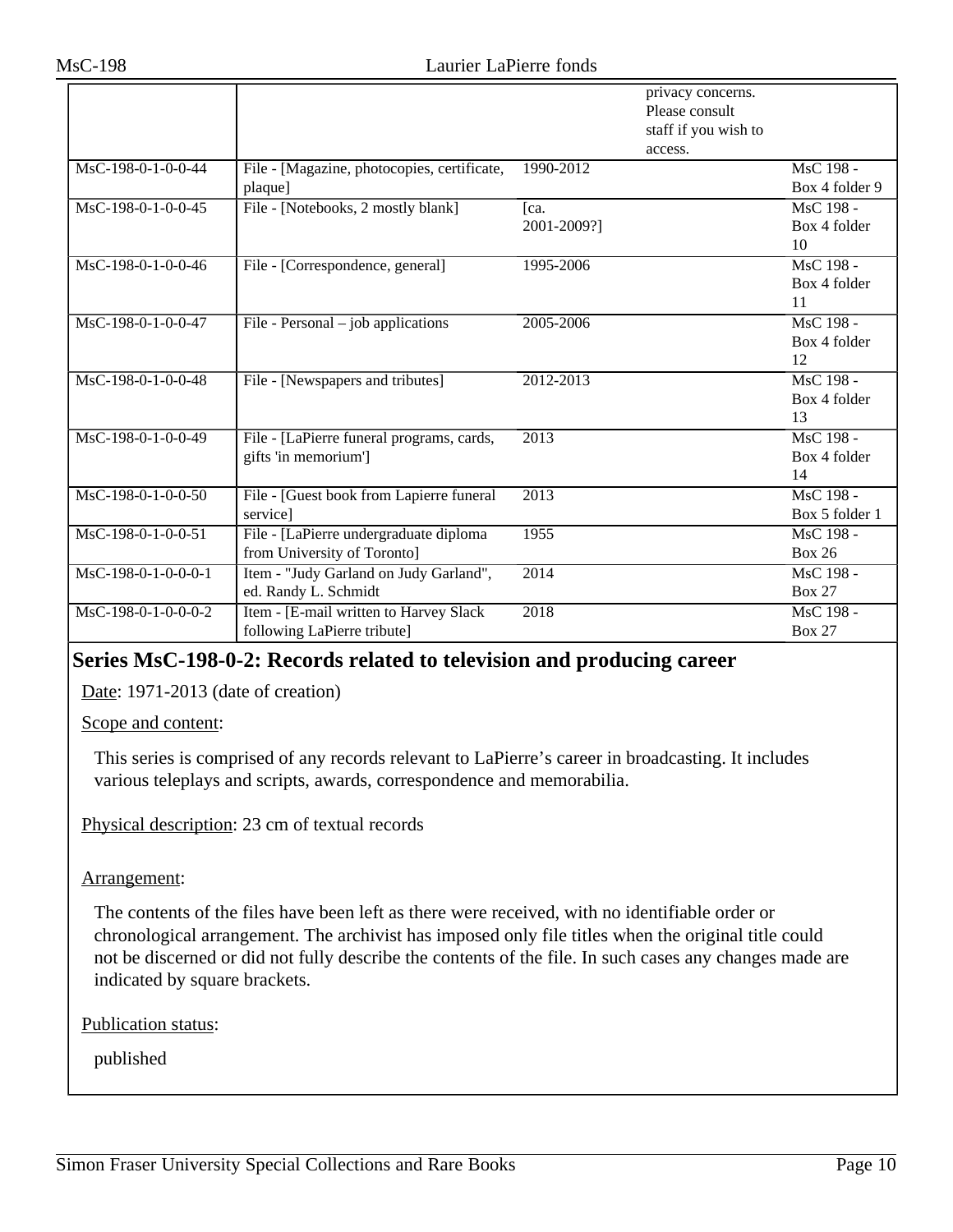| File / item list    |                                            |                   |               |                |
|---------------------|--------------------------------------------|-------------------|---------------|----------------|
| Ref code            | Title                                      | Dates             | Access status | Container      |
| MsC-198-0-2-0-0-1   | File - "Three Days in October" [script, 2] | 1971              |               | MsC 198 -      |
|                     | copies]                                    |                   |               | Box 5 folder 2 |
| MsC-198-0-2-0-0-2   | File - [Canadian Screen Awards - tributes] | $\overline{2013}$ |               | MsC 198 -      |
|                     | to LaPierre]                               |                   |               | Box 5 folder 3 |
| $MsC-198-0-2-0-0-3$ | File - "Queen Caroline", [screenplay] by   | 1999              |               | MsC 198 -      |
|                     | Michael Scott                              |                   |               | Box 5 folder 4 |
| MsC-198-0-2-0-0-4   | File - [Citizens' Forum - reports and      | 1990-1991         |               | MsC 198 -      |
|                     | correspondence]                            |                   |               | Box 5 folder 5 |
| $MsC-198-0-2-0-0-5$ | File - [Heritage minutes - radio]          | 1992-1996         |               | MsC 198 -      |
|                     |                                            |                   |               | Box 6 folder 1 |
| MsC-198-0-2-0-0-6   | File - [Notes and edits Sir Wilfred        | 1996-1997         |               | MsC 198 -      |
|                     | Laurier book; film production schedule]    |                   |               | Box 6 folder 2 |
| MsC-198-0-2-0-0-7   | File - [LaPierre contracts with CKVU       | 1983-1988         |               | MsC 198 -      |
|                     |                                            |                   |               | Box 6 folder 3 |
| MsC-198-0-2-0-0-8   | File - [Correspondence, project proposal   | 1990-2009         |               | MsC 198 -      |
|                     | and photocopies]                           |                   |               | Box 6 folder 4 |
| MsC-198-0-2-0-0-9   | File - [Correspondence, film and           | 2001-2003         |               | MsC 198 -      |
|                     | television projects - CBC, Banff           |                   |               | Box 6 folder   |
|                     | Television Festival, etc]                  |                   |               | $5-6$          |
| MsC-198-0-2-0-0-10  | File - [Commemorative certificate and      | [ca. 199-?]       |               | MsC 198 -      |
|                     | poster - television career]                |                   |               | Box 26         |

### <span id="page-10-0"></span>**Series MsC-198-0-3: Records related to writing career**

Date: 1908-2012 (date of creation)

Scope and content:

This series contains any records related to LaPierre's writing activities, primarily research for books and drafts of various projects. Included are versions of his published works as well as several unfinished manuscripts in various stages of completion.

Physical description: 112 cm of textual records 1 photograph : b&w print 1 optical disc : dvd ephemera

Arrangement:

The contents of the files have been left as there were received, with no identifiable order or chronological arrangement. The archivist has imposed only file titles when the original title could not be discerned or did not fully describe the contents of the file. In such cases any changes made are indicated by square brackets.

Publication status:

| File / item list |       |       |               |           |
|------------------|-------|-------|---------------|-----------|
| Ref code         | Title | Dates | Access status | Container |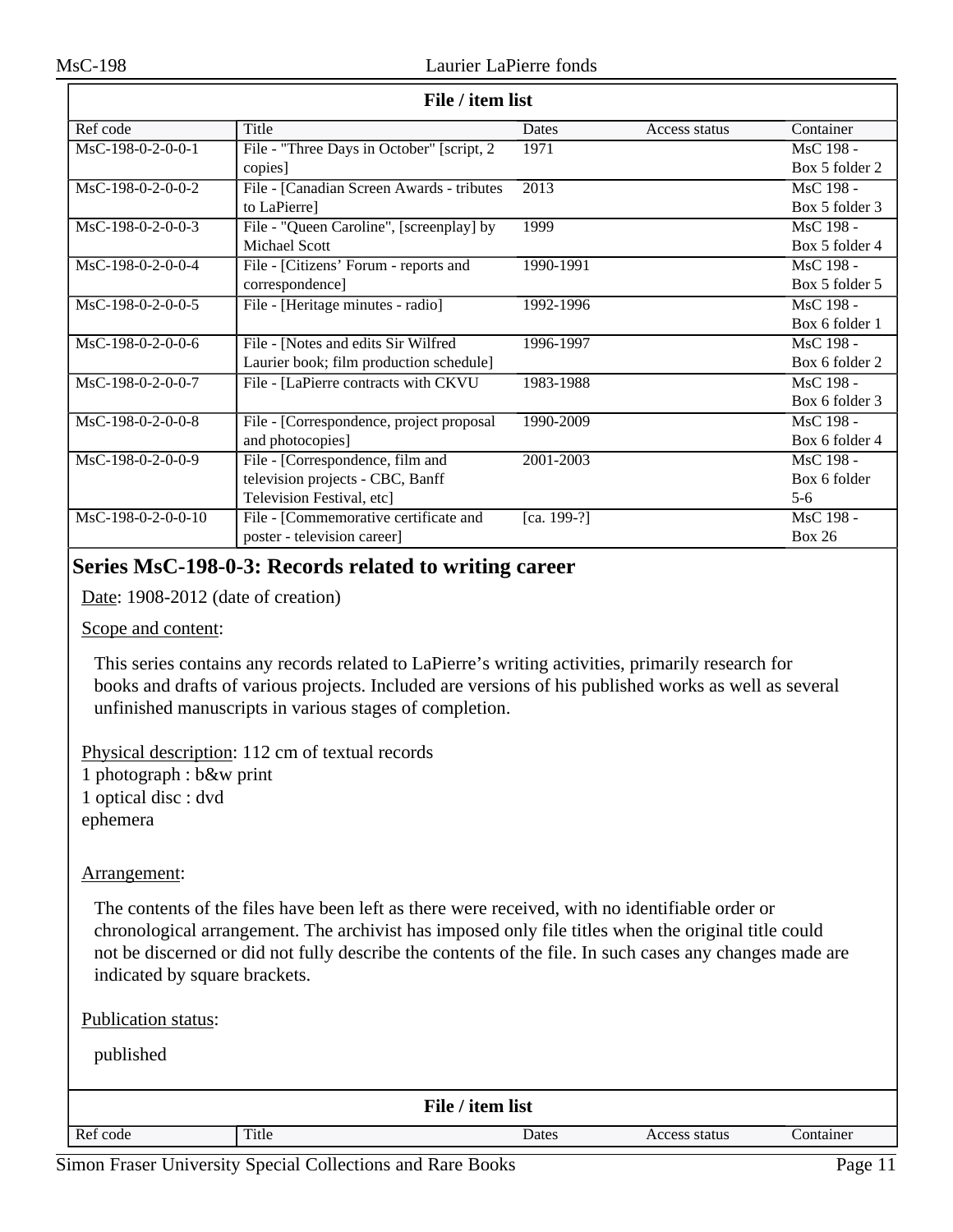| <b>MsC-198</b>     | Laurier LaPierre fonds                                                                   |               |                                                            |
|--------------------|------------------------------------------------------------------------------------------|---------------|------------------------------------------------------------|
| MsC-198-0-3-0-0-1  | File - [Research, Vancouver - articles and<br>copies]                                    | [1990's]      | MsC 198 -<br>Box 6 folder<br>7 MsC 198 -<br>Box 7 folder 1 |
| MsC-198-0-3-0-0-2  | File - [Correspondence - Harper Collins]                                                 | 1996-1997     | MsC 198 -<br>Box 7 folder 2                                |
| MsC-198-0-3-0-0-3  | File - [Research from museum and<br>library archives]                                    | 1997          | MsC 198 -<br>Box 7 folder 3                                |
| MsC-198-0-3-0-0-4  | File - [Research - indigenous culture]                                                   | 1997          | MsC 198 -<br>Box 7 folder 4                                |
| MsC-198-0-3-0-0-5  | File - [Bibliographies and research tools]                                               | 1997          | MsC 198 -<br>Box 7 folder 5                                |
| MsC-198-0-3-0-0-6  | File - Notebooks and jottings                                                            | 1975-2012     | MsC 198 -<br>Box 7 folder 6                                |
| MsC-198-0-3-0-0-7  | File - Laurier LaPierre [clippings,<br>biography, notes]                                 | [ca. 1995]    | MsC 198 -<br>Box 7 folder 7                                |
| MsC-198-0-3-0-0-8  | File - [Research on Native peoples of<br>Canada]                                         | [ca. 1996]    | MsC 198 -<br>Box 7 folder 8                                |
| MsC-198-0-3-0-0-9  | File - Crise d'Octobre                                                                   | 1993-2002     | MsC 198 -<br>Box 8 folder 1                                |
| MsC-198-0-3-0-0-10 | File - [Kathy Keffler - research]                                                        | 1997-1998     | MsC 198 -<br>Box 8 folder 2                                |
| MsC-198-0-3-0-0-11 | File - [Charles Taylor book prize 2006]                                                  | 2006          | MsC 198 -<br>Box 8 folder 3                                |
| MsC-198-0-3-0-0-12 | File - [Statistics Canada]                                                               | 2006-2007     | MsC 198 -<br>Box 8 folder 4                                |
| MsC-198-0-3-0-0-13 | File - [Nicole Keefer - research on<br>Wilfred Laurier]                                  | 1994-1996     | MsC 198 -<br>Box 8 folder 5                                |
| MsC-198-0-3-0-0-14 | File - [Correspondence, research and<br>draft projects]                                  | 1994-1998     | MsC 198 -<br>Box 8 folder 6                                |
| MsC-198-0-3-0-0-15 | File - [Records related to "Sir Wilfred<br>Laurier and the Romance of Canada"]           | 1995-1998     | MsC 198 -<br>Box 8 folder 7                                |
| MsC-198-0-3-0-0-16 | File - [Draft projects - science fiction<br>concepts]                                    | 1995-1996     | MsC 198 -<br>Box 8 folder 8                                |
| MsC-198-0-3-0-0-17 | File - [Publishing contract - "A History<br>of Quebec"]                                  | 1997          | MsC 198 -<br>Box 8 folder 9                                |
| MsC-198-0-3-0-0-18 | File - Chapter 6 - "The great settlement<br>of 1701 - an overview"]                      | [ca. 199-?]   | MsC 198 -<br>Box 9 folder 1                                |
| MsC-198-0-3-0-0-19 | File - Chapter 6 - "The great settlement -<br>immediately after"]                        | [ca. 199-?]   | MsC 198 -<br>Box 9 folder 2                                |
| MsC-198-0-3-0-0-20 | File - Chapter 7: - "Wards of the<br>missionaries - an overview"]                        | [ca. 199-?]   | MsC 198 -<br>Box 9 folder 3                                |
| MsC-198-0-3-0-0-21 | File - Chapter 7: - "Wards of the<br>missionaries - Kahnawake"]                          | $[ca. 199-?]$ | MsC 198 -<br>Box 9 folder 4                                |
| MsC-198-0-3-0-0-22 | File - Chapter 7: - "Wards of the<br>missionaries - raids against the Iroquois"]         | [ca. 199-?]   | MsC 198 -<br>Box 9 folder 5                                |
| MsC-198-0-3-0-0-23 | File - Chapter 7: - "Wards of the<br>missionaries - the Jesuits as political<br>agents"] | [ca. 199-?]   | MsC 198 -<br>Box 9 folder 6                                |
| MsC-198-0-3-0-0-24 | File - Chapter 8 - "King Hendrick - wars"                                                | [ca. 199-?]   | MsC 198 -<br>Box 9 folder 7                                |
| MsC-198-0-3-0-0-25 | File - Chapter 8 - "King Hendrick - the<br>great Mohawk"                                 | [ca. 199-?]   | MsC 198 -<br>Box 9 folder                                  |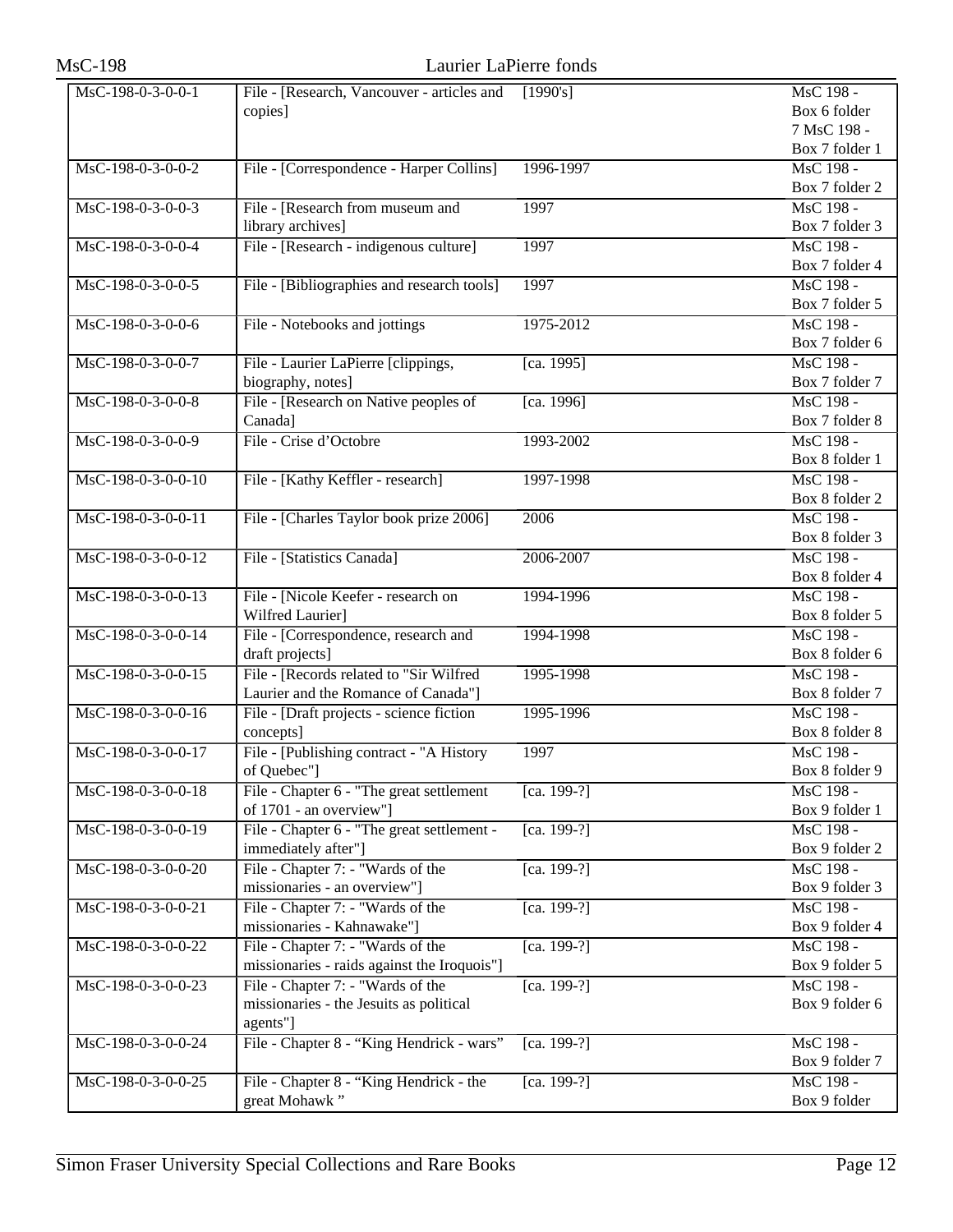| <b>MsC-198</b>       | Laurier LaPierre fonds                                                 |               |                                        |
|----------------------|------------------------------------------------------------------------|---------------|----------------------------------------|
| MsC-198-0-3-0-0-26   | File - Chapter 8 - "King Hendrick - battle<br>of Fort George"          | [ca. 199-?]   | MsC 198 -<br>Box 9 folder 9            |
| MsC-198-0-3-0-0-27   | File - Chapter 9 - "Niagara - Fort<br>Niagara"                         | [ca. 199-?]   | MsC 198 -<br>Box 9 folder<br>10        |
| MsC-198-0-3-0-0-28   | File - Chapter 9 - "Niagara - The<br>Iroquois' move west"              | $[ca. 199-?]$ | MsC 198 -<br>Box 9 folder<br>11        |
| MsC-198-0-3-0-0-29   | File - Chapter 9 - "Niagara - how the<br>Mohawk positioned themselves" | [ca. 199-?]   | MsC 198 -<br>Box 9 folder<br>12        |
| MsC-198-0-3-0-0-30   | File - Chapter 9 - "Niagara - the battle for<br>the Great Lakes forts" | [ca. 199-?]   | MsC 198 -<br>Box 9 folder<br>13        |
| $MsC-198-0-3-0-0-31$ | File - Chapter 9 - "Niagara - the fall of<br>Fort Niagara"             | $[ca. 199-?]$ | MsC 198 -<br>Box 9 folder<br>14        |
| MsC-198-0-3-0-0-32   | File - [Epilogue H - "The Canadians"]                                  | [ca. 199-?]   | MsC 198 -<br>Box 9 folder<br>15        |
| MsC-198-0-3-0-0-33   | File - [Epilogue G - "The British"]                                    | [ca. 199-?]   | MsC 198 -<br>Box 9 folder<br>16        |
| MsC-198-0-3-0-0-34   | File - [Epilogue F - "The Americans"]                                  | [ca. 199-?]   | MsC 198 -<br>Box 9 folder<br>17        |
| MsC-198-0-3-0-0-35   | File - [Epilogue C - "Thayendaegen"]                                   | [ca. 199-?]   | MsC 198 -<br>Box 9 folder<br>18        |
| MsC-198-0-3-0-0-36   | File - [Epilogue D - "The Iroquois"]                                   | [ca. 199-?]   | MsC 198 -<br>Box 9 folder<br>19        |
| MsC-198-0-3-0-0-37   | File - [Epilogue E - "The Mohawks"]                                    | [ca. 199-?]   | MsC 198 -<br>Box 9 folder<br>20        |
| MsC-198-0-3-0-0-38   | File - [Epilogue A - "Pontiac's<br>Rebellion"]                         | [ca. 199-?]   | MsC 198 -<br>Box 9 folder<br>21        |
| MsC-198-0-3-0-0-39   | File - [Epilogue B - "Molly Brant"]                                    | [ca. 199-?]   | MsC 198 -<br>Box 9 folder<br>22        |
| MsC-198-0-3-0-0-40   | File - ["The War of the Iroquois"]                                     | 1993          | MsC 198 -<br>Box 9 folder<br>23        |
| MsC-198-0-3-0-0-41   | File - [Correspondence with, and<br>manuscripts about, Greg Brodsky]   | 1991          | MsC 198 -<br>Box 9 folder<br>24        |
| MsC-198-0-3-0-0-42   | File - [Notes and draft copies of "Murder<br>at the Forum"]            | [ca. 1991]    | MsC 198 -<br>Box 9 folder<br>25        |
| MsC-198-0-3-0-0-43   | File - [Research and drafts for PhD<br>research]                       | [ca. 1962]    | MsC 198 -<br>Box 10 folders<br>$1 - 2$ |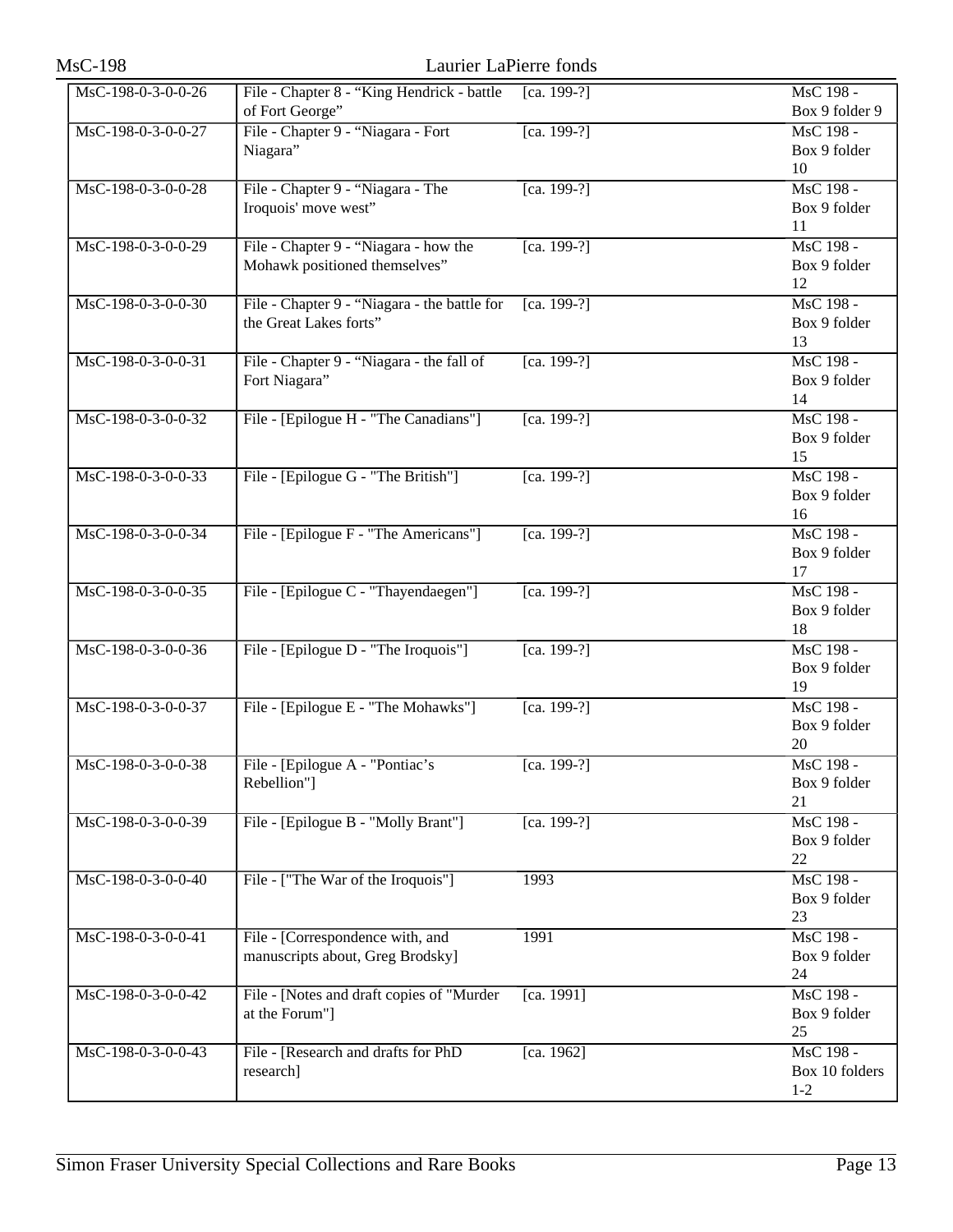| <b>MsC-198</b>       | Laurier LaPierre fonds                                                                |                 |                                                                 |
|----------------------|---------------------------------------------------------------------------------------|-----------------|-----------------------------------------------------------------|
| MsC-198-0-3-0-0-44   | File - Last chapter [PhD thesis]                                                      | [ca. 1962]      | MsC 198 -<br>Box 10 folder<br>3                                 |
| MsC-198-0-3-0-0-45   | File - Cartoons [PhD thesis]                                                          | [ca. 1962]      | MsC 198 -<br>Box 10 folder<br>$\overline{4}$                    |
| MsC-198-0-3-0-0-46   | File - [Notecards - "Papineau - Rebellion<br>1837-38"]                                | [after $1985$ ] | MsC 198 -<br>Box 10 folder<br>5                                 |
| MsC-198-0-3-0-0-47   | File - [Notecards - bibliographic<br>reference]                                       | [after 1985]    | MsC 198 -<br>Box 10 folder<br>6                                 |
| MsC-198-0-3-0-0-48   | File - [Vertical advertising banner<br>featuring LaPierre - University of<br>Toronto] | [ca. 200-?]     | MsC 198 -<br><b>Box 26</b>                                      |
| MsC-198-0-3-0-0-49   | File - [LaPierre thesis and draft chapters]                                           | [1962]          | MsC 198 -<br>Box 10 folder<br>7 MsC 198 -<br>Box 11 folder<br>1 |
| $MsC-198-0-3-0-0-50$ | File - [Biography of Charles Aubert de la<br>Chesnaye (spiral bound, 3 parts)]        | [after $1960$ ] | MsC 198 -<br>Box 11 folder<br>2                                 |
| MsC-198-0-3-0-0-51   | File - [Potential writing projects]                                                   | 1991-1996       | MsC 198 -<br>Box 11 folder<br>3                                 |
| MsC-198-0-3-0-0-52   | File - [Photocopies and research - AIDS<br>crisis, early days]                        | [after 1988]    | MsC 198 -<br>Box 12 folder<br>1                                 |
| MsC-198-0-3-0-0-53   | File - [Proofs for review for "Quebec, a<br>Tale of Love"]                            | 2001            | MsC 198 -<br>Box 12 folder<br>2                                 |
| MsC-198-0-3-0-0-54   | File - [Photocopies, research on Iroquois]                                            | 1997-1998       | MsC 198 -<br>Box 12 folder<br>3                                 |
| MsC-198-0-3-0-0-55   | File - ["Canada, My Canada" book tour]                                                | 1992            | MsC 198 -<br>Box 12 folder<br>4                                 |
| MsC-198-0-3-0-0-56   | File - [Newspaper, "The Globe" 26 Sep.<br>1908. Sir Wilfred Laurier campaigning]      | 26 Sep. 1908    | MsC 198 -<br>Box 12 folder<br>5                                 |
| MsC-198-0-3-0-0-57   | File - [Research and notes on Louis<br>Papineau]                                      | 1987            | MsC 198 -<br>Box 12 folder<br>6                                 |
| MsC-198-0-3-0-0-58   | File - [Finding aid for Wilfed Laurier<br>(unknown repository)]                       | 25 Mar. 1994    | MsC 198 -<br>Box 12 folder<br>7                                 |
| MsC-198-0-3-0-0-59   | File - ["Murder at the Forum" - notes and<br>drafts]                                  |                 | MsC 198 -<br>Box 12 folder<br>8                                 |
| MsC-198-0-3-0-0-60   | File - [Newspaper articles and notes]                                                 | 1997-2009       | MsC 198 -<br>Box 12 folder<br>9                                 |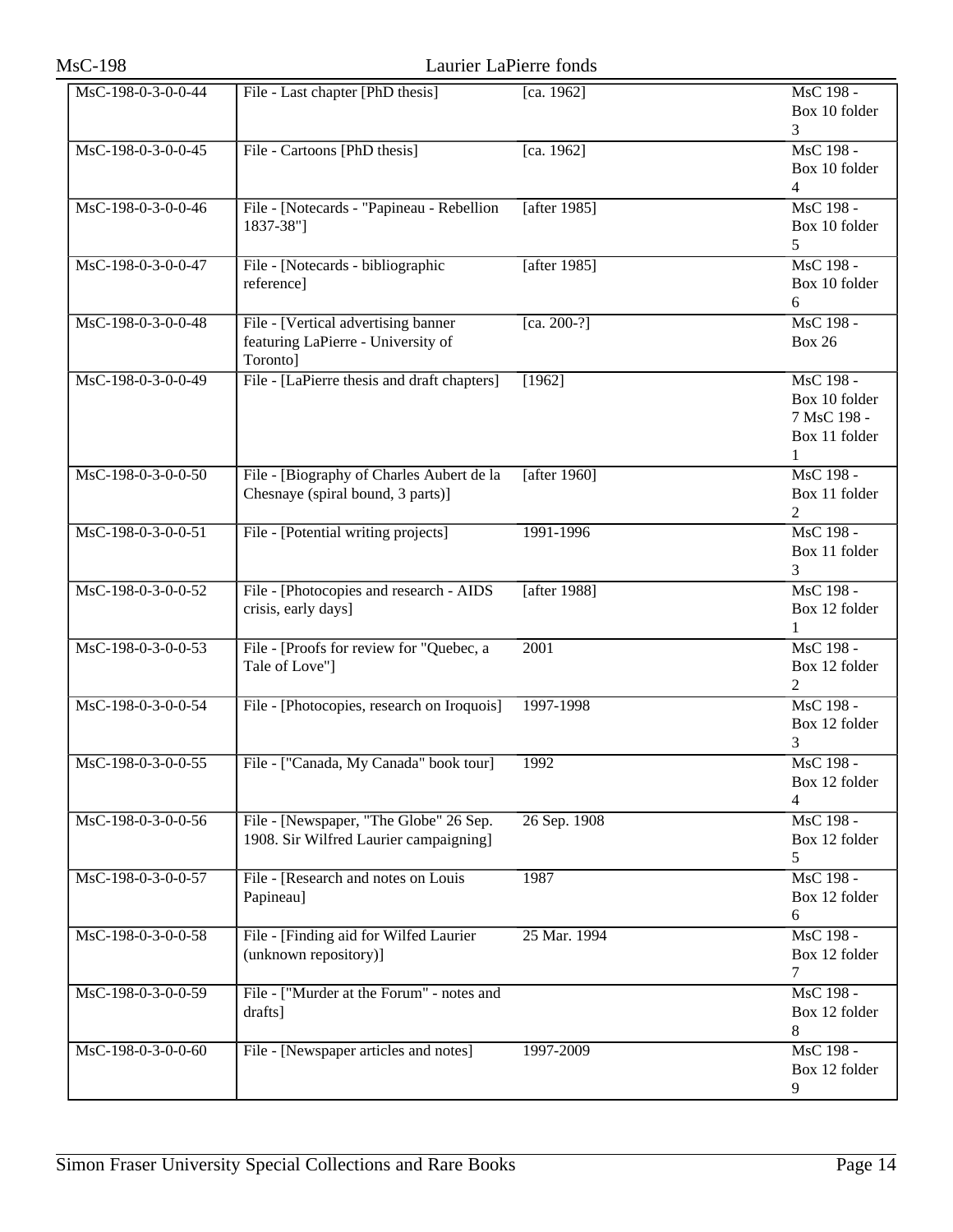| <b>MsC-198</b>     |                                                                                 | Laurier LaPierre fonds |                                  |
|--------------------|---------------------------------------------------------------------------------|------------------------|----------------------------------|
| MsC-198-0-3-0-0-61 | File - [Research - history of HIV/AIDS,<br>development and response]            | 1982-1988              | MsC 198 -<br>Box 12 folder<br>10 |
| MsC-198-0-3-0-0-62 | File - [Research on HIV/AIDS, untitled<br>manuscript]                           | [ca. 2003]             | MsC 198 -<br>Box 12 folder<br>11 |
| MsC-198-0-3-0-0-63 | File - [Drafts, editing notes for untitled<br>manuscript]                       | [1988?]                | MsC 198 -<br>Box 13 folder<br>1  |
| MsC-198-0-3-0-0-64 | File - [Westwood Creative Artists and<br>Frog Productions]                      | 1999-2001              | MsC 198 -<br>Box 13 folder<br>2  |
| MsC-198-0-3-0-0-65 | File - [Manuscript entitled "Vancouver,<br>The Spirit Dance"]                   | 1997                   | MsC 198 -<br>Box 13 folder<br>3  |
| MsC-198-0-3-0-0-66 | File - [Drafts, notes, edits and contract<br>for "Vancouver" novel]             | 1997-1998              | MsC 198 -<br>Box 13 folder<br>4  |
| MsC-198-0-3-0-0-67 | File - [Bound manuscript - "Charles<br>Aubert de la Chesnaye"]                  | 1997                   | MsC 198 -<br>Box 13 folder<br>5  |
| MsC-198-0-3-0-0-68 | File - [Partial manuscript - LaPierre<br>thesis]                                |                        | MsC 198 -<br>Box 13 folder<br>6  |
| MsC-198-0-3-0-0-69 | File - [Vancouver career - writings,<br>schedules, correspondence and articles] | [ca. 1990]             | MsC 198 -<br>Box 13 folder<br>7  |
| MsC-198-0-3-0-0-70 | File - [Drafts of autobiography]                                                | [ca. 2006]             | MsC 198 -<br>Box 13 folder<br>8  |
| MsC-198-0-3-0-0-71 | File - [Drafts - "My Name is Canada",<br>"Vancouver" and "Kanata-ko]            | 1991-1996              | MsC 198 -<br>Box 14 folder<br>1  |
| MsC-198-0-3-0-0-72 | File - [Canadian history - "The Book of<br>Eloise", notes]                      | [after $1975$ ]        | MsC 198 -<br>Box 14 folder<br>2  |
| MsC-198-0-3-0-0-73 | File - [Writing projects - "The Story of<br>Canada"]                            | [ca. 1990?]            | MsC 198 -<br>Box 14 folder<br>3  |
| MsC-198-0-3-0-0-74 | File - [Photocopies and notes - "The<br>Book of Eloise"]                        | [after 1975?]          | MsC 198 -<br>Box 14 folder<br>4  |
| MsC-198-0-3-0-0-75 | File - [Photocopies - Eloise de Nelancon]                                       | [after 1975?]          | MsC 198 -<br>Box 14 folder<br>5  |
| MsC-198-0-3-0-0-76 | File - [Research - Mackenzie River delta]                                       | [after 1975?]          | MsC 198 -<br>Box 14 folder<br>6  |
| MsC-198-0-3-0-0-77 | File - ["Dancing with the Moon" multiple<br>drafts - autobiographical]          | 2005-2008              | MsC 198 -<br>Box 14 folder<br>7  |
| MsC-198-0-3-0-0-78 | File - Thesis - "Joseph Israel Tarte<br>(1874-1896)", LaPierre]                 | 1957                   | MsC 198 -<br>Box 14 folder<br>8  |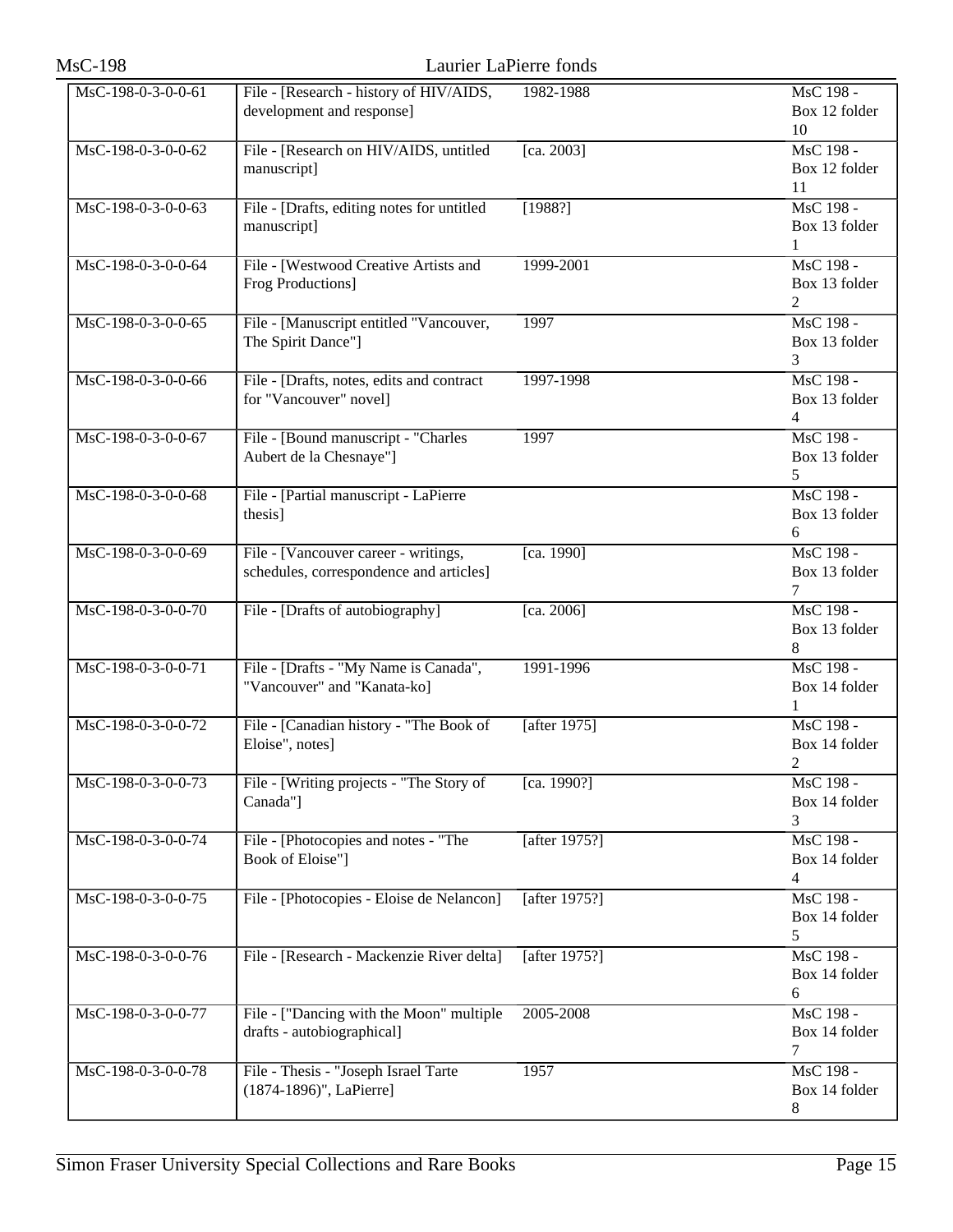| <b>MsC-198</b>     |                                                                                                  | Laurier LaPierre fonds |                                              |
|--------------------|--------------------------------------------------------------------------------------------------|------------------------|----------------------------------------------|
| MsC-198-0-3-0-0-79 | File - [Stoddart Publishing - "Sir Wilfred<br>Laurier" book]                                     | 1995-1998              | MsC 198 -<br>Box 14 folder<br>9              |
| MsC-198-0-3-0-0-80 | File - Westwood Creative Artists                                                                 | 1995-1998              | MsC 198 -<br>Box 14 folder<br>10             |
| MsC-198-0-3-0-0-81 | File - ["Journey on Our Lands"]                                                                  | 1994                   | MsC 198 -<br>Box 14 folder<br>11             |
| MsC-198-0-3-0-0-82 | File - ["Quebec: A Tale of Love"]                                                                | 2000-2002              | MsC 198 -<br>Box 14 folder<br>12             |
| MsC-198-0-3-0-0-83 | File - [Contract, McClelland and Stewart<br>- "The War of the Iroquois"]                         | 1996                   | MsC 198 -<br>Box 15 folder<br>$\mathbf{1}$   |
| MsC-198-0-3-0-0-84 | File - [Stoddart - permissions and<br>royalties]                                                 | 1998-2001              | MsC 198 -<br>Box 15 folder<br>2              |
| MsC-198-0-3-0-0-85 | File - [Kathy Keefler - mystery series]                                                          | 1998-2004              | MsC 198 -<br>Box 15 folder<br>3              |
| MsC-198-0-3-0-0-86 | File - Westwood, Bruce                                                                           | 1997-1998              | MsC 198 -<br>Box 15 folder<br>$\overline{4}$ |
| MsC-198-0-3-0-0-87 | File - [Penguin Canada]                                                                          | 1998-2006              | MsC 198 -<br>Box 15 folder<br>5              |
| MsC-198-0-3-0-0-88 | File - [Introductory notes for possible<br>book on Tarte]                                        | $[197-?]$              | MsC 198 -<br>Box 15 folder<br>6              |
| MsC-198-0-3-0-0-89 | File - [L.I. Tarte - description, opinion,<br>interview]                                         | $[1957, 197-?]$        | MsC 198 -<br>Box 15 folder<br>7              |
| MsC-198-0-3-0-0-90 | File - [Notes on Tarte - tariff questions]<br>(1893-1896), resignation (1902),<br>"Chapter VII"] | $[197-?]$              | MsC 198 -<br>Box 15 folder<br>8              |
| MsC-198-0-3-0-0-91 | File - [Notes on Tarte - "Chapter six",<br>"Chapter IV"]                                         | $[197-?]$              | MsC 198 -<br>Box 15 folder<br>9              |
| MsC-198-0-3-0-0-92 | File - [Notes on Tarte - elections (1891),<br>disorganization of Conservative Party]             | $[197-?]$              | MsC 198 -<br>Box 15 folder<br>10             |
| MsC-198-0-3-0-0-93 | File - [Notes on Tarte - "Chapter 6"]                                                            | $[197-?]$              | MsC 198 -<br>Box 15 folder<br>11             |
| MsC-198-0-3-0-0-94 | File - [Notes on Tarte - "Chapter IV"]                                                           | $[197-?]$              | MsC 198 -<br>Box 15 folder<br>12             |
| MsC-198-0-3-0-0-95 | File - [Notes on Tarte - election of 1896,<br>"Chapter 5"]                                       | $[197-?]$              | MsC 198 -<br>Box 15 folder<br>13             |
| MsC-198-0-3-0-0-96 | File - [Notes on Tarte - the House of<br>Commons]                                                | $[197-?]$              | MsC 198 -<br>Box 15 folder<br>14             |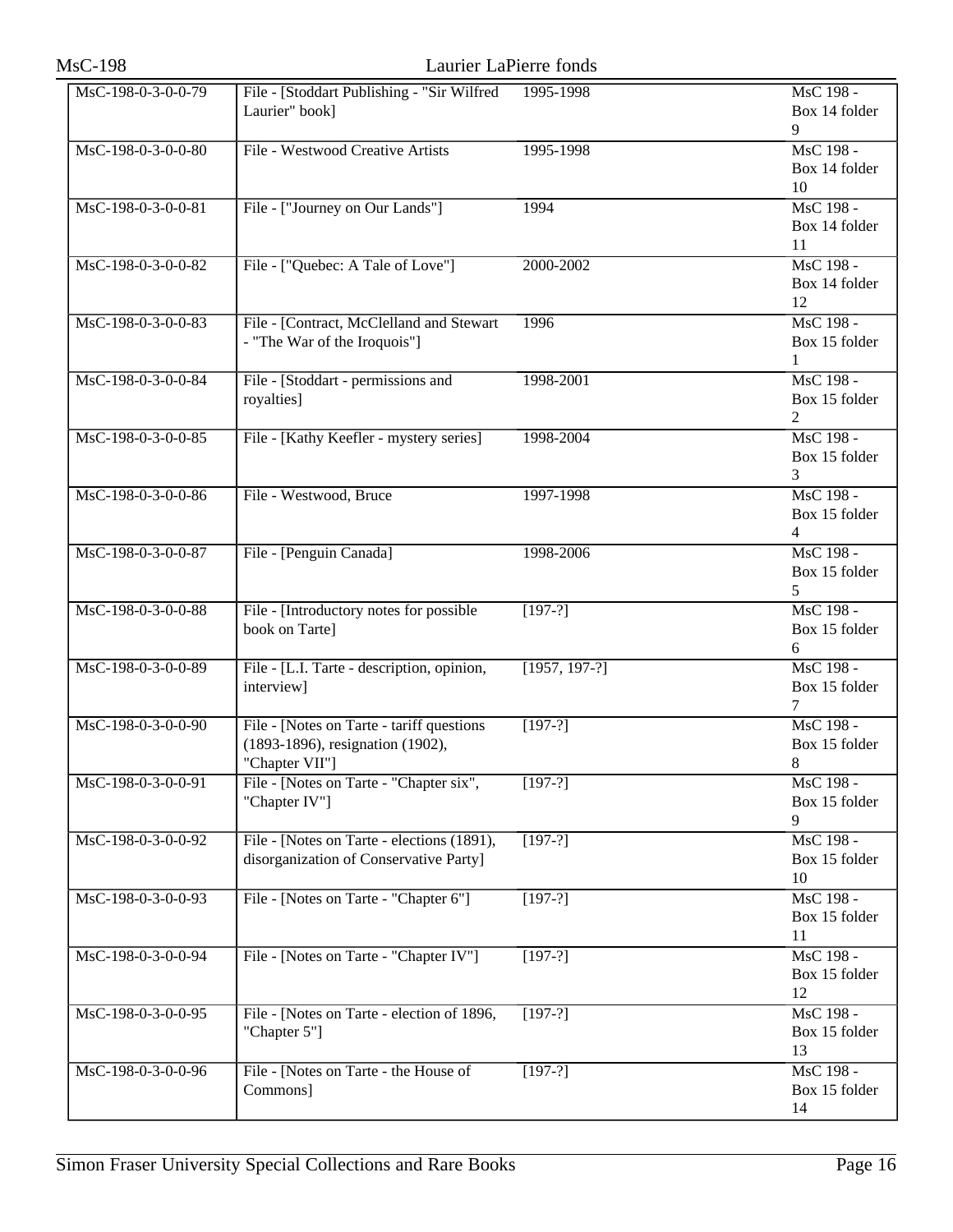<span id="page-16-0"></span>

| <b>MsC-198</b>                                                    | Laurier LaPierre fonds                                                                                                                                                                                                                                                                                                                                                                                  |             |               |                                  |
|-------------------------------------------------------------------|---------------------------------------------------------------------------------------------------------------------------------------------------------------------------------------------------------------------------------------------------------------------------------------------------------------------------------------------------------------------------------------------------------|-------------|---------------|----------------------------------|
| MsC-198-0-3-0-0-97                                                | File - ["Founding of Canada" book,<br>incomplete]                                                                                                                                                                                                                                                                                                                                                       | [ca. 199-?] |               | MsC 198 -<br>Box 15 folder<br>15 |
|                                                                   | Series MsC-198-0-4: Records related to term in Senate                                                                                                                                                                                                                                                                                                                                                   |             |               |                                  |
| Date: $1966-2013$ (date of creation)                              |                                                                                                                                                                                                                                                                                                                                                                                                         |             |               |                                  |
| Scope and content:                                                |                                                                                                                                                                                                                                                                                                                                                                                                         |             |               |                                  |
|                                                                   | This series contains any records related to Laurier LaPierre's term in the Canadian Senate<br>(2001-2004). These records are primarily comprised of correspondence, official documents, reports<br>and copies or drafts of speeches. Related records can be found in Series 5: Records related to work<br>with charities and organizations and Series 6: Records related to public speaking engagements |             |               |                                  |
| 1 optical disc : dvd                                              | Physical description: 32 cm of textual records                                                                                                                                                                                                                                                                                                                                                          |             |               |                                  |
| Note:                                                             |                                                                                                                                                                                                                                                                                                                                                                                                         |             |               |                                  |
|                                                                   | DVD removed and stored in Box 25 with other multimedia                                                                                                                                                                                                                                                                                                                                                  |             |               |                                  |
| Arrangement:                                                      |                                                                                                                                                                                                                                                                                                                                                                                                         |             |               |                                  |
| indicated by square brackets.<br>Publication status:<br>published | The contents of the files have been left as there were received, with no identifiable order or<br>chronological arrangement. The archivist has imposed only file titles when the original title could<br>not be discerned or did not fully describe the contents of the file. In such cases any changes made are                                                                                        |             |               |                                  |
|                                                                   | File / item list                                                                                                                                                                                                                                                                                                                                                                                        |             |               |                                  |
| Ref code                                                          | Title                                                                                                                                                                                                                                                                                                                                                                                                   | Dates       | Access status | Container                        |
| MsC-198-0-4-0-0-1                                                 | File - [LaPierre - Introduction to Senate]                                                                                                                                                                                                                                                                                                                                                              | 2002-2004   |               | MsC 198 -<br>Box 15 folder<br>16 |
| MsC-198-0-4-0-0-2                                                 | File - [Senatorial correspondence and<br>reports]                                                                                                                                                                                                                                                                                                                                                       | 2001-2005   |               | MsC 198 -<br>Box 15 folder<br>17 |
| MsC-198-0-4-0-0-3                                                 | File - Centre for the story of Canada                                                                                                                                                                                                                                                                                                                                                                   | 2002-2003   |               | MsC 198 -<br>Box 15 folder<br>18 |
| MsC-198-0-4-0-0-4                                                 | File - [Senate documents]                                                                                                                                                                                                                                                                                                                                                                               | 2002-2004   |               | MsC 198 -<br>Box 15 folder<br>19 |
| MsC-198-0-4-0-0-5                                                 | File - [Formal campaign to support Prime<br>Minister Chretien]                                                                                                                                                                                                                                                                                                                                          | 1992        |               | MsC 198 -<br>Box 16 folder<br>1  |
| MsC-198-0-4-0-0-6                                                 | File - [Correspondence, primarily<br>political]                                                                                                                                                                                                                                                                                                                                                         | 2000-2005   |               | MsC 198 -<br>Box 16 folder<br>2  |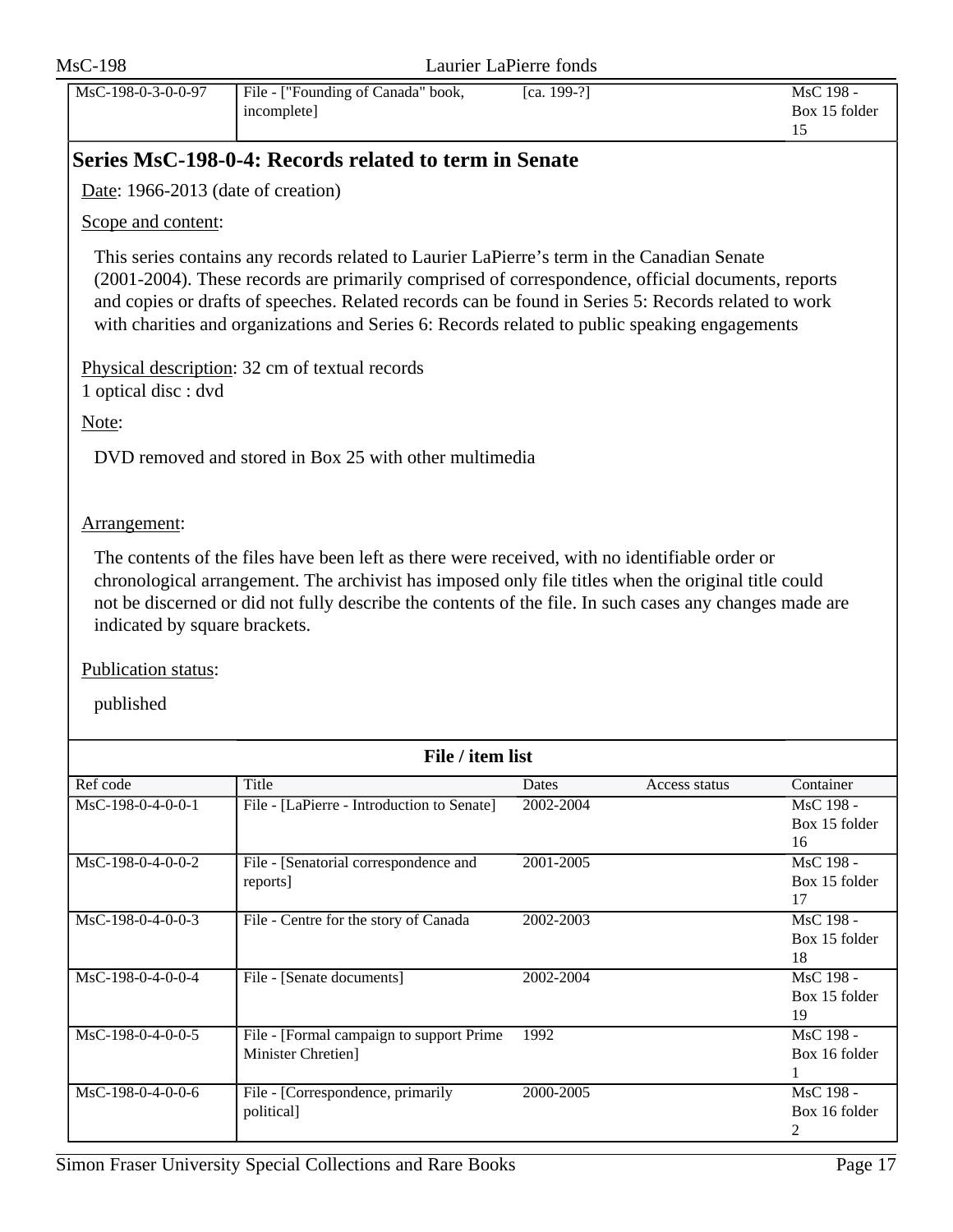| MsC-198-0-4-0-0-7  | File - [Correspondence, primarily re:          | 2001         | MsC 198 -      |
|--------------------|------------------------------------------------|--------------|----------------|
|                    | election to Senate]                            |              | Box 16 folder  |
|                    |                                                |              | 3              |
| MsC-198-0-4-0-0-8  | File - [Commemorative certificate -            | 2002         | MsC 198 -      |
|                    | Senate]                                        |              | <b>Box 26</b>  |
| MsC-198-0-4-0-0-9  | File - Federal reports and correspondence      | 1997-2004    | MsC 198 -      |
|                    |                                                |              | Box 16 folder  |
|                    |                                                |              | $\overline{4}$ |
| MsC-198-0-4-0-0-10 | File - "Les relations entre l'eglise et        | [after 1968] | MsC 198 -      |
|                    | l'etat au Canada-Francais de 1791              |              | Box 16 folder  |
|                    | a 1914" [Bertand Veilleux, McGill              |              | 5              |
|                    | University]                                    |              |                |
| MsC-198-0-4-0-0-11 | File - "Federal intervention under section     | 1966         | MsC 198 -      |
|                    | 93 of the BNA Act" [2 copies]                  |              | Box 17 folder  |
|                    |                                                |              | 1              |
| MsC-198-0-4-0-0-12 | File - [Correspondence - Letters upon          | 2004         | MsC 198 -      |
|                    | retirement from Senate]                        |              | Box 17 folder  |
|                    |                                                |              | $\overline{2}$ |
| MsC-198-0-4-0-0-13 | File - [Correspondence - birthday cards        | 2004-2005    | MsC 198 -      |
|                    | to Senator LaPierre]                           |              | Box 17 folder  |
|                    |                                                |              | 3              |
| MsC-198-0-4-0-0-14 | File - [Senatorial speeches]                   | 2001-2004    | MsC 198 -      |
|                    |                                                |              | Box 17 folder  |
|                    |                                                |              | $\overline{4}$ |
| MsC-198-0-4-0-0-15 | File - [Senate speeches and reports,           | 2004-2013    | MsC 198 -      |
|                    | LaPierre memorial and the Canadian             |              | Box 17 folder  |
|                    | <b>Association of Former Parliamentarians]</b> |              | 5              |
| MsC-198-0-4-0-0-16 | File - [Paperwork - Canadian                   | 1993-1995    | MsC 198 -      |
|                    | Independent Film and Video Fund]               |              | Box 17 folder  |
|                    |                                                |              | 6              |
| MsC-198-0-4-0-0-17 | File - [Telefilm Canada]                       | 2001         | MsC 198 -      |
|                    |                                                |              | Box 18 folder  |
|                    |                                                |              | 1              |
| MsC-198-0-4-0-0-18 | File - [Port Dalhousie proposal]               | 2005-2006    | MsC 198 -      |
|                    |                                                |              | Box 18 folder  |
|                    |                                                |              | $\overline{c}$ |

## <span id="page-17-0"></span>**Series MsC-198-0-5: Records related to work with charities and organizations**

Date: 1989-2012 (date of creation)

Scope and content:

Laurier LaPierre invested significant time contributing to various charities and organizations throughout his life. This series is comprised of records, primarily correspondence and reports, relating to is work with these entities. Some of these activities took place during his service as Senator, so related records can be found in Series 4: Records related to term in Senate and Series 6: Records related to public speaking engagements.

Physical description: 46 cm textual records 2 optical discs : cd 1 optical disc : dvd-r

Arrangement: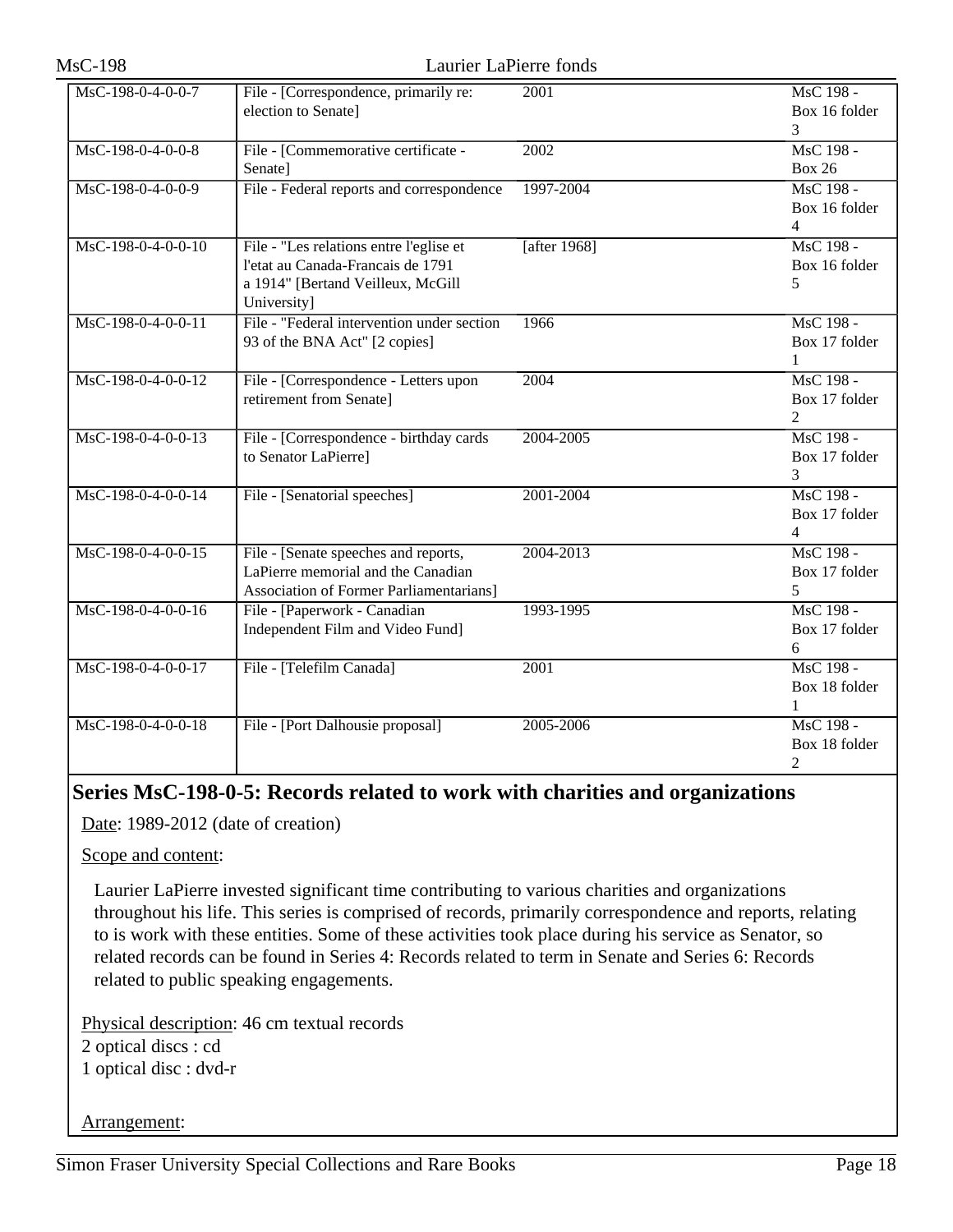The contents of the files have been left as there were received, with no identifiable order or chronological arrangement. The archivist has imposed only file titles when the original title could not be discerned or did not fully describe the contents of the file. In such cases any changes made are indicated by square brackets.

Publication status:

| File / item list     |                                              |           |               |                            |
|----------------------|----------------------------------------------|-----------|---------------|----------------------------|
| Ref code             | Title                                        | Dates     | Access status | Container                  |
| MsC-198-0-5-0-0-1    | File - Canspeak - Edmonton,                  | 1996-2004 |               | MsC 198 -                  |
|                      | <b>International Student Representatives</b> |           |               | Box 18 folder              |
|                      | Conference                                   |           |               | 3                          |
| MsC-198-0-5-0-0-2    | File - Pax warrior                           | 2004      |               | MsC 198 -                  |
|                      |                                              |           |               | Box 18 folder              |
|                      |                                              |           |               | $\overline{4}$             |
| MsC-198-0-5-0-0-3    | File - [Friends of the Canadian Museum       | 1990-1998 |               | MsC 198 -                  |
|                      | of Civilization]                             |           |               | Box 18 folder              |
|                      |                                              |           |               | 5                          |
| MsC-198-0-5-0-0-4    | File - [Correspondence and pamphlets]        | 1998-2009 |               | MsC 198 -                  |
|                      |                                              |           |               | Box 18 folder              |
|                      |                                              |           |               | 6                          |
| MsC-198-0-5-0-0-5    | File - [Proposals for Expo 2010/Epopée       | 1995-1997 |               | MsC 198 -                  |
|                      | en Amérique]                                 |           |               | Box 18 folder              |
|                      |                                              |           |               | $\overline{7}$             |
| MsC-198-0-5-0-0-6    | File - International Institute of            | 1993      |               | MsC 198 -                  |
|                      | Communications                               |           |               | Box 18 folder              |
|                      |                                              |           |               | 8                          |
| MsC-198-0-5-0-0-7    | File - Canadians together                    | 1997      |               | MsC 198 -                  |
|                      |                                              |           |               | Box 18 folder              |
|                      |                                              |           |               | 9                          |
| MsC-198-0-5-0-0-8    | File - Festival of the Americas              | 1994-1996 |               | MsC 198 -                  |
|                      |                                              |           |               | Box 18 folder              |
|                      |                                              |           |               | 10                         |
| MsC-198-0-5-0-0-9    | File - Masterworks ceremony                  | 2005      |               | MsC 198 -                  |
|                      |                                              |           |               | Box 18 folder              |
|                      |                                              |           |               | 11                         |
| MsC-198-0-5-0-0-10   | File - [Misc. correspondence, events and     | 2006      |               | MsC 198 -<br>Box 18 folder |
|                      | charities]                                   |           |               | 12                         |
| MsC-198-0-5-0-0-11   |                                              | 2006      |               | MsC 198 -                  |
|                      | File - McGill University                     |           |               | Box 18 folder              |
|                      |                                              |           |               | 13                         |
| $MsC-198-0-5-0-0-12$ | File - [Audio-Visual Preservation Trust]     | 2006      |               | MsC 198 -                  |
|                      |                                              |           |               | Box 18 folder              |
|                      |                                              |           |               | 14                         |
| MsC-198-0-5-0-0-13   | File - [Misc. correspondence and events]     | 2006      |               | MsC 198 -                  |
|                      |                                              |           |               | Box 18 folder              |
|                      |                                              |           |               | 15                         |
|                      |                                              |           |               |                            |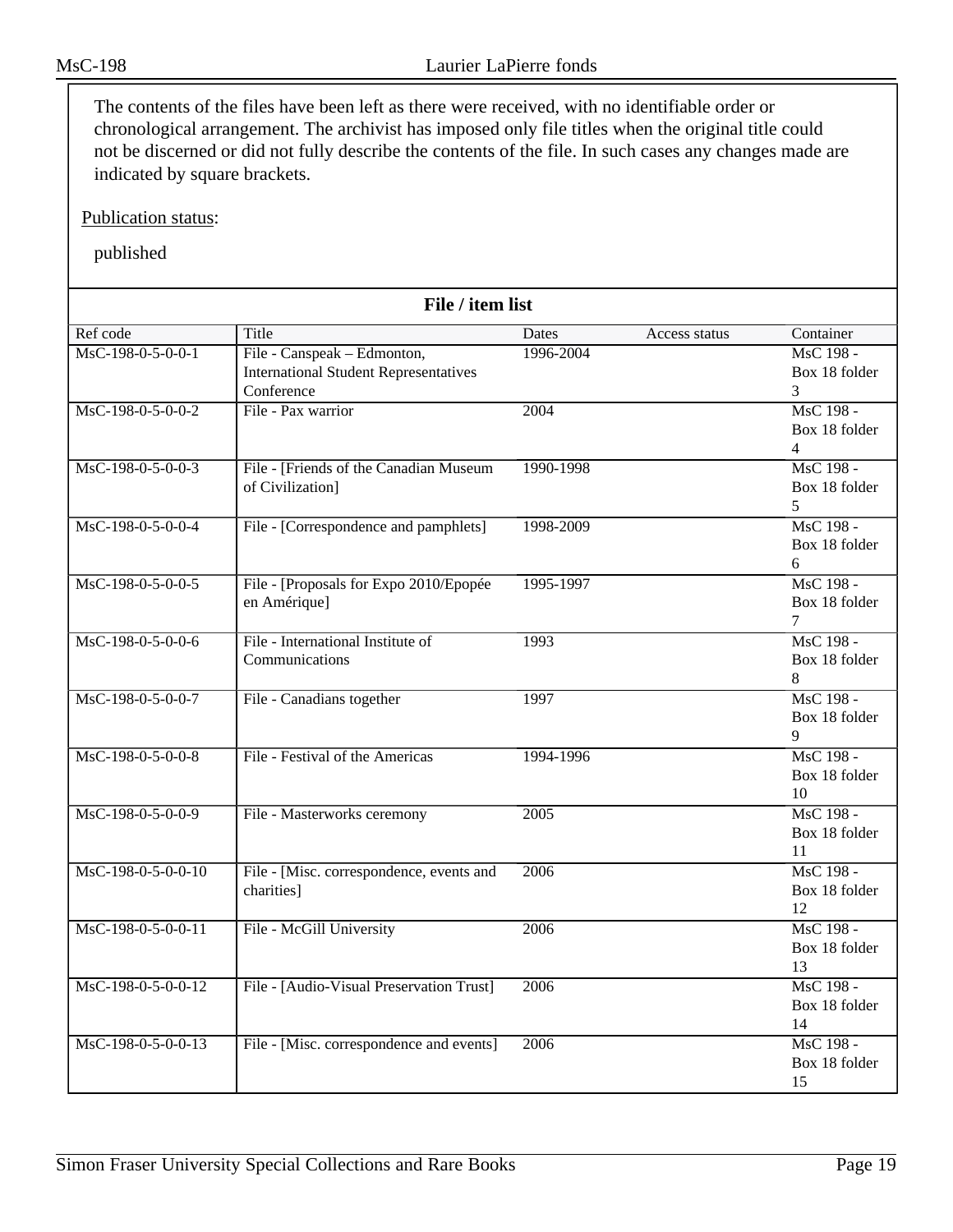| <b>MsC-198</b>     | Laurier LaPierre fonds                                                         |             |                                              |
|--------------------|--------------------------------------------------------------------------------|-------------|----------------------------------------------|
| MsC-198-0-5-0-0-14 | File - Strategic planning heritage fairs                                       | [ca. 1998?] | MsC 198 -<br>Box 19 folder<br>1              |
| MsC-198-0-5-0-0-15 | File - Regional fairs                                                          | 2004        | MsC 198 -<br>Box 19 folder<br>2              |
| MsC-198-0-5-0-0-16 | File - Canadian clubs of Canada                                                | 1997-2003   | MsC 198 -<br>Box 19 folder<br>3              |
| MsC-198-0-5-0-0-17 | File - [Heritage fairs - Laurier Medal]                                        | 2003        | MsC 198 -<br>Box 19 folder<br>$\overline{4}$ |
| MsC-198-0-5-0-0-18 | File - Encounter with Canada                                                   | 2005-2006   | MsC 198 -<br>Box 19 folder<br>5              |
| MsC-198-0-5-0-0-19 | File - [CRB Foundation - heritage project<br>1998]                             | 1998        | MsC 198 -<br>Box 19 folder<br>6              |
| MsC-198-0-5-0-0-20 | File - [Heritage fairs - expenses]                                             | 2005-2007   | MsC 198 -<br>Box 19 folder<br>7              |
| MsC-198-0-5-0-0-21 | File - [Historica council meetings]                                            | 2002-2006   | MsC 198 -<br>Box 19 folder<br>8              |
| MsC-198-0-5-0-0-22 | File - Historica expense                                                       | 2004-2006   | MsC 198 -<br>Box 19 folder<br>9              |
| MsC-198-0-5-0-0-23 | File - [Centre for the advancement of<br>multiculturalism]                     | 2004        | MsC 198 -<br>Box 19 folder<br>10             |
| MsC-198-0-5-0-0-24 | File - Invitations                                                             | 2005        | MsC 198 -<br>Box 19 folder<br>11             |
| MsC-198-0-5-0-0-25 | File - Events, general                                                         | 2002-2004   | MsC 198 -<br>Box 19 folders<br>$12 - 13$     |
| MsC-198-0-5-0-0-26 | File - [Commemorative certificates and<br>awards - charities and organiations] | 2001-2010   | MsC 198 -<br><b>Box 26</b>                   |
| MsC-198-0-5-0-0-27 | File - [The Governor General's Awards in<br>Visual and Media Arts]             | 2002-2004   | MsC 198 -<br>Box 20 folder<br>1              |
| MsC-198-0-5-0-0-28 | File - [Intellectual Alliance of<br>Civilizations]                             | 2005-2010   | MsC 198 -<br>Box 20 folder<br>2              |
| MsC-198-0-5-0-0-29 | File - [Laidlaw foundation - reports and<br>project proposal]                  | 1996        | MsC 198 -<br>Box 20 folder<br>3              |
| MsC-198-0-5-0-0-30 | File - [Banff Television Festival]                                             | 1994        | MsC 198 -<br>Box 20 folder<br>4              |
| MsC-198-0-5-0-0-31 | File - L'Homophobie Award                                                      | 2006        | MsC 198 -<br>Box 20 folder<br>5              |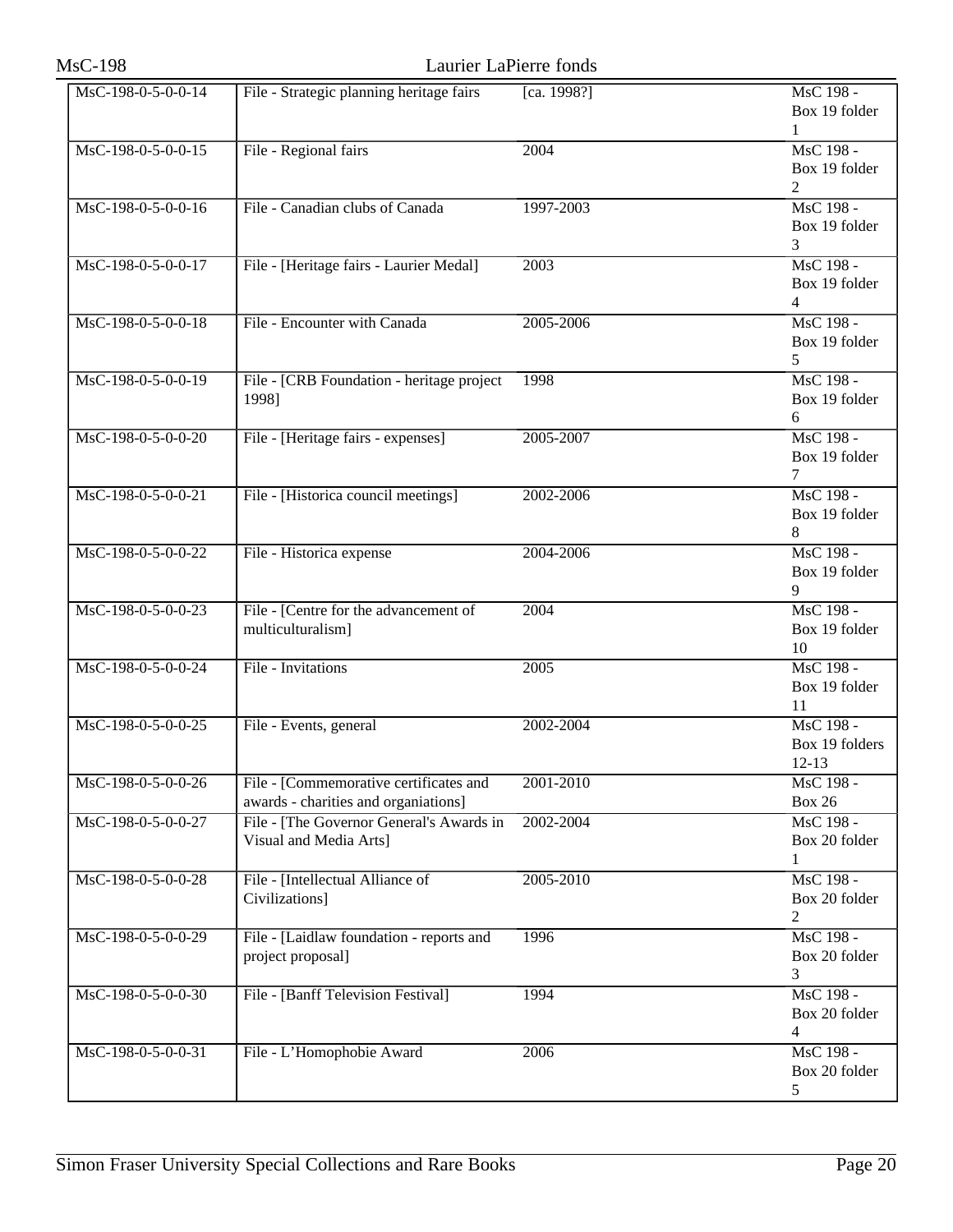| MsC-198-0-5-0-0-32    | File - [Correspondence - events and      | 1999-2006 | MsC 198 -<br>Box 20 folder |
|-----------------------|------------------------------------------|-----------|----------------------------|
|                       | conferences]                             |           | 6                          |
| $MsC-198-0-5-0-0-33$  | File - [Reports and programs]            | 1989-2006 | MsC 198 -                  |
|                       |                                          |           | Box 20 folder              |
|                       |                                          |           | 7                          |
| MsC-198-0-5-0-0-34    | File - [UNESCO International Ministerial | 2003      | MsC 198 -                  |
|                       | Conference - New Delhi]                  |           | Box 21 folder              |
|                       |                                          |           |                            |
| MsC-198-0-5-0-0-35    | File - [COMORES - Organisation           | 2004      | MsC 198 -                  |
|                       | internationale de la Francophonie]       |           | Box 21 folder              |
|                       |                                          |           |                            |
| $MsC-198-0-5-0-0-36$  | File - [The Ottawa Evening - Master of   | 2004      | MsC 198 -                  |
|                       | ceremonies]                              |           | Box 21 folder              |
|                       |                                          |           | 3                          |
| MsC-198-0-5-0-0-37    | File - [Events, general]                 | 2003-2004 | MsC 198 -                  |
|                       |                                          |           | Box 21 folder              |
|                       |                                          |           | 4                          |
| $MsC-198-0-5-0-0-38$  | File - [Events, itineraries, reports and | 1997-2012 | MsC 198 -                  |
|                       | correspondence]                          |           | Box 21 folder              |
|                       |                                          |           | 5                          |
| MsC-198-0-5-0-0-39    | File - Parks Canada                      | 2000-2001 | MsC 198 -                  |
|                       |                                          |           | Box 21 folder              |
|                       |                                          |           | 6                          |
| $MsC-198-0-5-0-0-0-1$ | Item - [Bound copy of proposal for Expo  | 1995-2005 | MsC 198 -                  |
|                       | 2005]                                    |           | <b>Box 27</b>              |

# <span id="page-20-0"></span>**Series MsC-198-0-6: Records related to public speaking engagements**

Date: 1992-2003 (date of creation)

Scope and content:

Due to the success of his broadcasting and writing careers, as well as his involvement with charitable organizations and service as a Senator, LaPierre was often called upon to speak at or chair events. This series, primarily correspondence, is comprised of records related to these engagements.

Physical description: 5 cm of textual records

#### Arrangement:

The contents of the files have been left as there were received, with no identifiable order or chronological arrangement. The archivist has imposed only file titles when the original title could not be discerned or did not fully describe the contents of the file. In such cases any changes made are indicated by square brackets.

Publication status:

| File / item list |       |       |               |           |
|------------------|-------|-------|---------------|-----------|
| Ref code         | Title | Dates | Access status | Container |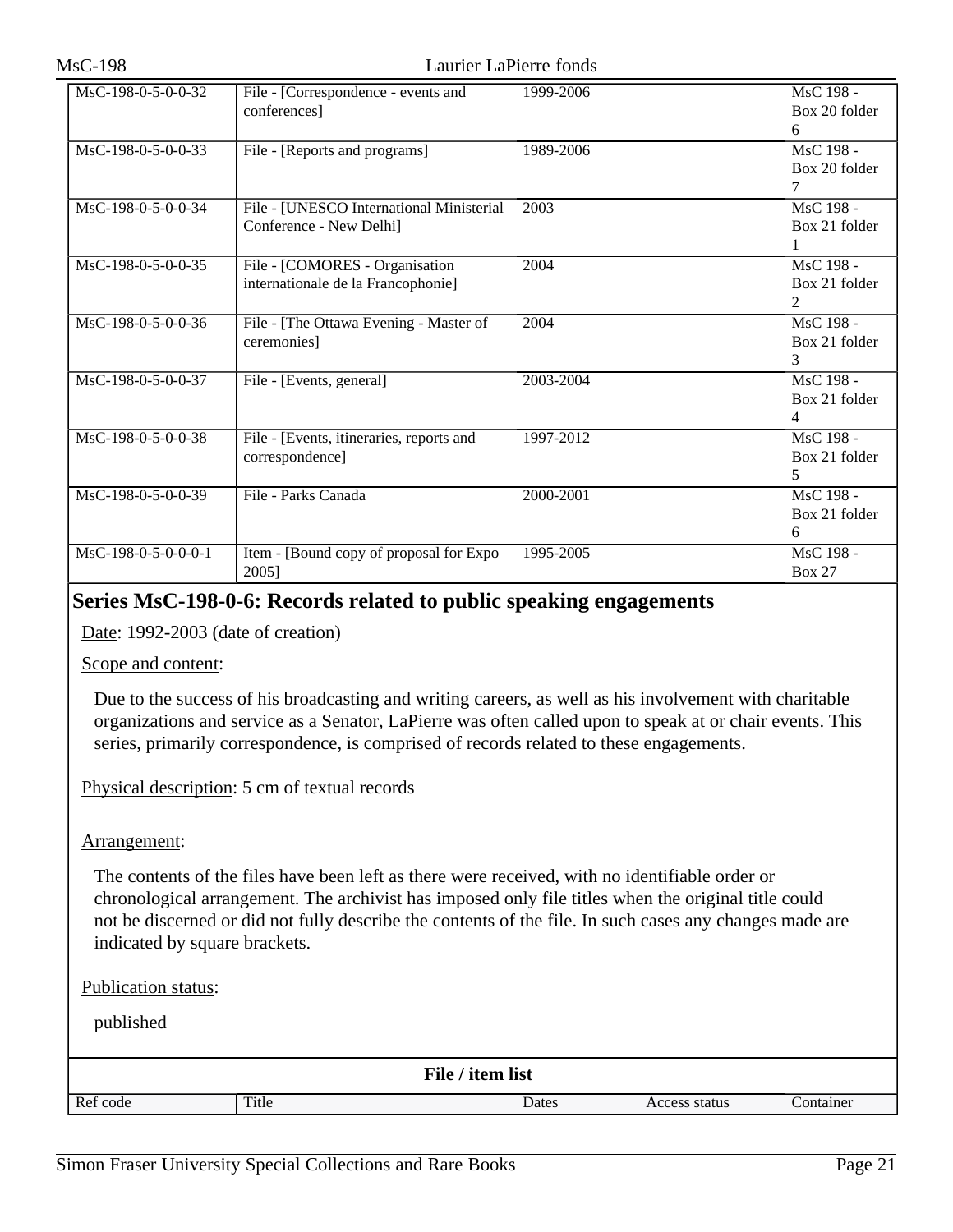| $MsC-198-0-6-0-0-1$ | File - ["The Notables"]                                                                     | 1992      | MsC 198 -<br>Box 21 folder       |
|---------------------|---------------------------------------------------------------------------------------------|-----------|----------------------------------|
| $MsC-198-0-6-0-0-2$ | File - Speeches                                                                             | 1997      | MsC 198 -<br>Box 21 folder<br>8  |
| $MsC-198-0-6-0-0-3$ | File - [Research and notes for Richard]<br>Bedford Bennett]                                 | 2002      | MsC 198 -<br>Box 21 folder<br>9  |
| $MsC-198-0-6-0-0-4$ | File - [Speeches and appearances]                                                           | 1997-1998 | MsC 198 -<br>Box 21 folder<br>11 |
| $MsC-198-0-6-0-0-5$ | File - [LaPierre speaking engagements]<br>and research re: gay rights, AIDS,<br>coming out] | 2002-2003 | MsC 198 -<br>Box 21 folder<br>12 |

# <span id="page-21-0"></span>**Series MsC-198-0-7: Photographs**

Date: 1948-2009 (date of creation)

Scope and content:

This series consists of photographs, slides and negatives of LaPierre's personal and professional activities over more than 60 years. There is no order at all to any of the groups of images, they are primarily labelled according to the original bankers box they were received in.

Physical description: 564 photographs : col. prints 367 photograph : b&w print 2 photographs : b&w negatives 251 photographs : col. negatives 65 photographs : col. slides 1 optical disc : CD 2 computer disks : 3.5" floppy

### Arrangement:

The contents of the files have been left as there were received, with no identifiable order or chronological arrangement. The archivist has imposed only file titles when the original title could not be discerned or did not fully describe the contents of the file. In such cases any changes made are indicated by square brackets.

#### Publication status:

| File / item list    |                                   |                      |               |                            |
|---------------------|-----------------------------------|----------------------|---------------|----------------------------|
| Ref code            | Title                             | Dates                | Access status | Container                  |
| $MsC-198-0-7-0-0-1$ | File - [Photographs 7a - mounted] | [ca. $2000 - 2009$ ] |               | MsC 198 -<br>Box 26        |
| $MsC-198-0-7-0-0-2$ | File - [Photograph 7b]            | [after $2000$ ?]     |               | MsC 198 -<br>Box 22 folder |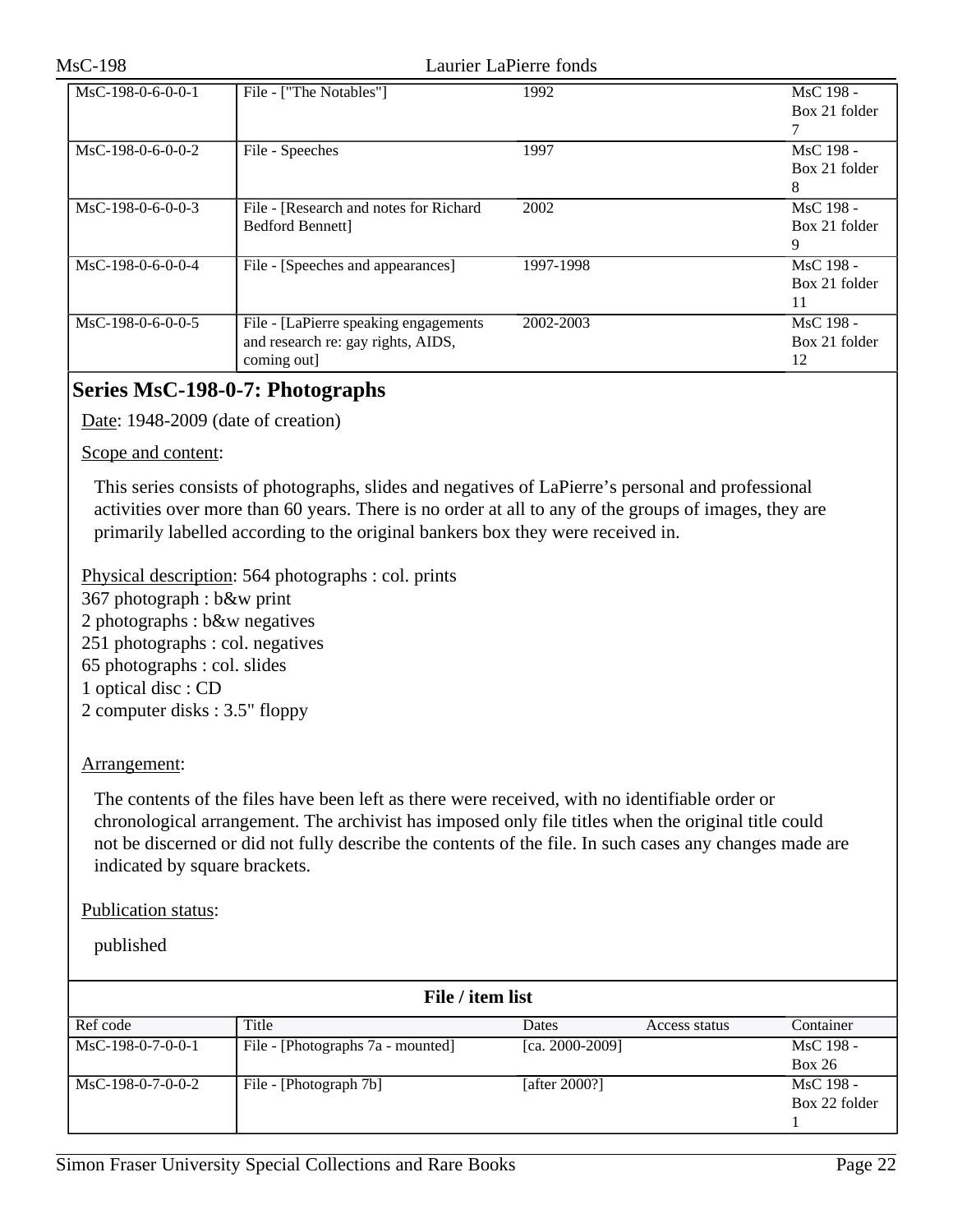| MsC-198-0-7-0-0-3  | File - [Brock University convocation     | 14 Jun. 2001     | MsC 198 -                  |
|--------------------|------------------------------------------|------------------|----------------------------|
|                    | photos]                                  |                  | Box 22 folder              |
|                    |                                          |                  | 1                          |
| MsC-198-0-7-0-0-4  | File - [Photographs 9a]                  | Ica.             | MsC 198 -                  |
|                    |                                          | 1960-2000?]      | Box 22 folder              |
|                    |                                          |                  | 2                          |
| MsC-198-0-7-0-0-5  | File - [Negatives of dog]                | 1949-[2002?]     | MsC 198 -                  |
|                    |                                          |                  | Box 22 folder              |
|                    |                                          |                  | 1                          |
| MsC-198-0-7-0-0-6  | File - [Photographs 9b]                  | 1948-[2000's?]   | MsC 198 -                  |
|                    |                                          |                  | Box 22 folder              |
|                    |                                          |                  | 3                          |
| MsC-198-0-7-0-0-7  | File - [Photographs 9c]                  | 1948-[2000's?]   | MsC 198 -                  |
|                    |                                          |                  | Box 22 folder              |
|                    |                                          |                  | 4 MsC 198 -                |
|                    |                                          |                  | <b>Box 26</b>              |
| MsC-198-0-7-0-0-8  | File - [Photographs 9d]                  | [ca.             | MsC 198 -                  |
|                    |                                          | 1960-2000?]      | Box 22 folder              |
|                    |                                          |                  | 5 MsC 198 -                |
|                    |                                          |                  | <b>Box 26</b>              |
| MsC-198-0-7-0-0-9  | File - [Photographs 9e]                  | $[1950-2000's?]$ | MsC 198 -                  |
|                    |                                          |                  |                            |
|                    |                                          |                  | <b>Box 26</b><br>MsC 198 - |
| MsC-198-0-7-0-0-10 | File - [Photographs 11a]                 | 1970-2000's?]    |                            |
|                    |                                          |                  | Box 22 folder              |
|                    |                                          |                  | 6                          |
| MsC-198-0-7-0-0-11 | File - [Photographs 11b]                 | [2000's?]        | MsC 198 -                  |
|                    |                                          |                  | <b>Box 26</b>              |
| MsC-198-0-7-0-0-12 | File - [Photographs 11c]                 | [ca.             | MsC 198 -                  |
|                    |                                          | 1976-2000?]      | Box 22 folder              |
|                    |                                          |                  | 7                          |
| MsC-198-0-7-0-0-13 | File - [Photographs 14a]                 |                  | MsC 198 -                  |
|                    |                                          |                  | Box 22 folder              |
|                    |                                          |                  | 8                          |
| MsC-198-0-7-0-0-14 | File - ["Laurier LaPierre: photos, music |                  | MsC 198 -                  |
|                    | for photos"]                             |                  | Box 22 folder              |
|                    |                                          |                  | 1                          |
| MsC-198-0-7-0-0-15 | File - [Disks with photos of LaPierre]   | [ca. 1990's?]    | MsC 198 -                  |
|                    |                                          |                  | Box 22 folder              |
|                    |                                          |                  | 1                          |
| MsC-198-0-7-0-0-16 | File - [Photographs 4a]                  |                  | MsC 198 -                  |
|                    |                                          |                  | Box 22 folder              |
|                    |                                          |                  | $\mathbf{1}$               |

## <span id="page-22-0"></span>**Series MsC-198-0-8: Moving images and audiovisual material**

Date: [ca. 1985-2013] (date of creation)

Scope and content:

This series contains the various videotapes (and some cassettes and other multimedia formats) scattered throughout the collection. Some are professional copies, most are home recordings of various shows, most of which it is presumed LaPierre played a part or had an interest in.

Physical description: 90 videocassette : VHS 1 videocassette : betacam sp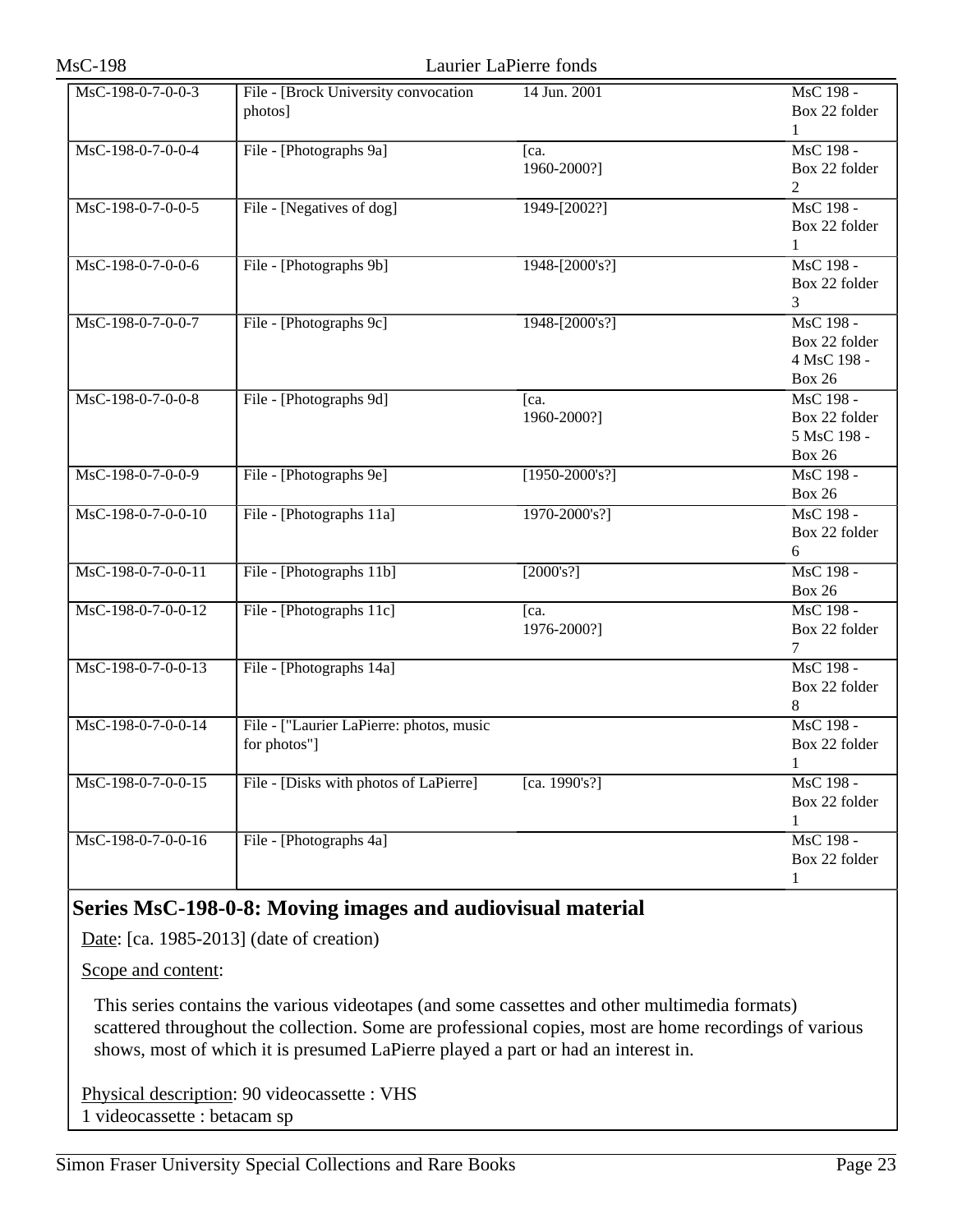| 6 audio cassettes : $1/4$ " tape   |                                                             |              |               |                               |  |
|------------------------------------|-------------------------------------------------------------|--------------|---------------|-------------------------------|--|
| 8 audio cassettes : microcassettes |                                                             |              |               |                               |  |
| 2 optical discs : DVD              |                                                             |              |               |                               |  |
| ephemera                           |                                                             |              |               |                               |  |
|                                    |                                                             |              |               |                               |  |
|                                    |                                                             |              |               |                               |  |
| Publication status:                |                                                             |              |               |                               |  |
| published                          |                                                             |              |               |                               |  |
|                                    |                                                             |              |               |                               |  |
|                                    |                                                             |              |               |                               |  |
| File / item list                   |                                                             |              |               |                               |  |
| Ref code                           | Title                                                       | Dates        | Access status | Container                     |  |
| MsC-198-0-8-0-0-0-1                | Item - ["A Public Life: Guy Fournier"]                      | 1999         |               | MsC 198 -                     |  |
|                                    |                                                             |              |               | <b>Box 23</b>                 |  |
| MsC-198-0-8-0-0-0-2                | Item - ["War of 1812"]                                      | 1998         |               | MsC 198 -                     |  |
|                                    |                                                             |              |               | <b>Box 23</b>                 |  |
| MsC-198-0-8-0-0-0-3                | Item - [John Sagwell "Great Moments in                      |              |               | $\overline{\text{MsC}}$ 198 - |  |
|                                    | Broadcasting"]                                              |              |               | <b>Box 23</b>                 |  |
| MsC-198-0-8-0-0-0-4                | Item - ["The People Speak" citizen's<br>forum video report] |              |               | MsC 198 -<br><b>Box 23</b>    |  |
| MsC-198-0-8-0-0-0-5                | Item - [Epopee en amerique 7e episode]                      |              |               | MsC 198 -                     |  |
|                                    | "Rebellions"]                                               |              |               | <b>Box 23</b>                 |  |
| MsC-198-0-8-0-0-0-6                | Item - ["Agnes MacPhail" (rough                             |              |               | MsC 198 -                     |  |
|                                    | cut) and "CD Howe - Minister of                             |              |               | <b>Box 23</b>                 |  |
|                                    | Everything"]                                                |              |               |                               |  |
| MsC-198-0-8-0-0-0-7                | Item - ["Canadian Club of Ottawa" with                      |              |               | MsC 198 -                     |  |
|                                    | speaker Laurier LaPierre]                                   |              |               | <b>Box 23</b>                 |  |
| MsC-198-0-8-0-0-0-8                | Item - ["Hockey Town: Canada" re: cut                       |              |               | MsC 198 -                     |  |
|                                    | for Laurier]                                                |              |               | <b>Box 23</b>                 |  |
| MsC-198-0-8-0-0-0-9                | Item - ["Laurier presents Maureen                           | 1995         |               | MsC 198 -                     |  |
|                                    | Forrester"]                                                 |              |               | <b>Box 23</b>                 |  |
| MsC-198-0-8-0-0-0-10               | Item - ["Al Manguel" 5 minute dub]                          | 1994         |               | MsC 198 -                     |  |
| MsC-198-0-8-0-0-0-11               | Item - [Laura & Dominic's wedding]                          | 1994         |               | <b>Box 23</b><br>MsC 198 -    |  |
|                                    |                                                             |              |               | <b>Box 23</b>                 |  |
| MsC-198-0-8-0-0-0-12               | Item - ["Face Off" (#27 Cameron Book)]                      | 2001         |               | MsC 198 -                     |  |
|                                    |                                                             |              |               | <b>Box 23</b>                 |  |
| MsC-198-0-8-0-0-0-13               | Item - ["Tomorrow Starts Today" (Scott                      | 1991         |               | MsC 198 -                     |  |
|                                    | Thornley & company)]                                        |              |               | <b>Box 23</b>                 |  |
| MsC-198-0-8-0-0-0-14               | Item - ["Positive Action for the                            |              |               | MsC 198 -                     |  |
|                                    | Environment" hosted by Gordon Pinsent]                      |              |               | Box 23                        |  |
| MsC-198-0-8-0-0-0-15               | Item - [Funeral of Pierre Elliott Trudeau]                  | 2000         |               | MsC 198 -                     |  |
|                                    |                                                             |              |               | Box 23                        |  |
| MsC-198-0-8-0-0-0-16               | Item - ["Laurier presents Jean Claude                       |              |               | MsC 198 -                     |  |
|                                    | Turcotte"]                                                  |              |               | <b>Box 23</b>                 |  |
| MsC-198-0-8-0-0-0-17               | Item - ["Masterworks Awards                                 | 2005         |               | MsC 198 -<br><b>Box 23</b>    |  |
| MsC-198-0-8-0-0-0-18               | ceremony"]<br>Item - ["A Public Life: Senator Laurier       | Jan 2002     |               | MsC 198 -                     |  |
|                                    | LaPierre" (3 copies)]                                       |              |               | <b>Box 23</b>                 |  |
| MsC-198-0-8-0-0-0-19               | Item - ["Investiture of the Order of                        | 03 May 1995  |               | MsC 198 -                     |  |
|                                    | Canada"]                                                    |              |               | <b>Box 23</b>                 |  |
| MsC-198-0-8-0-0-0-20               | Item - Shawn Murphy, MP; Sen. Laurier                       | 11 Mar. 2002 |               |                               |  |
|                                    | LaPierre                                                    |              |               |                               |  |
|                                    |                                                             |              |               |                               |  |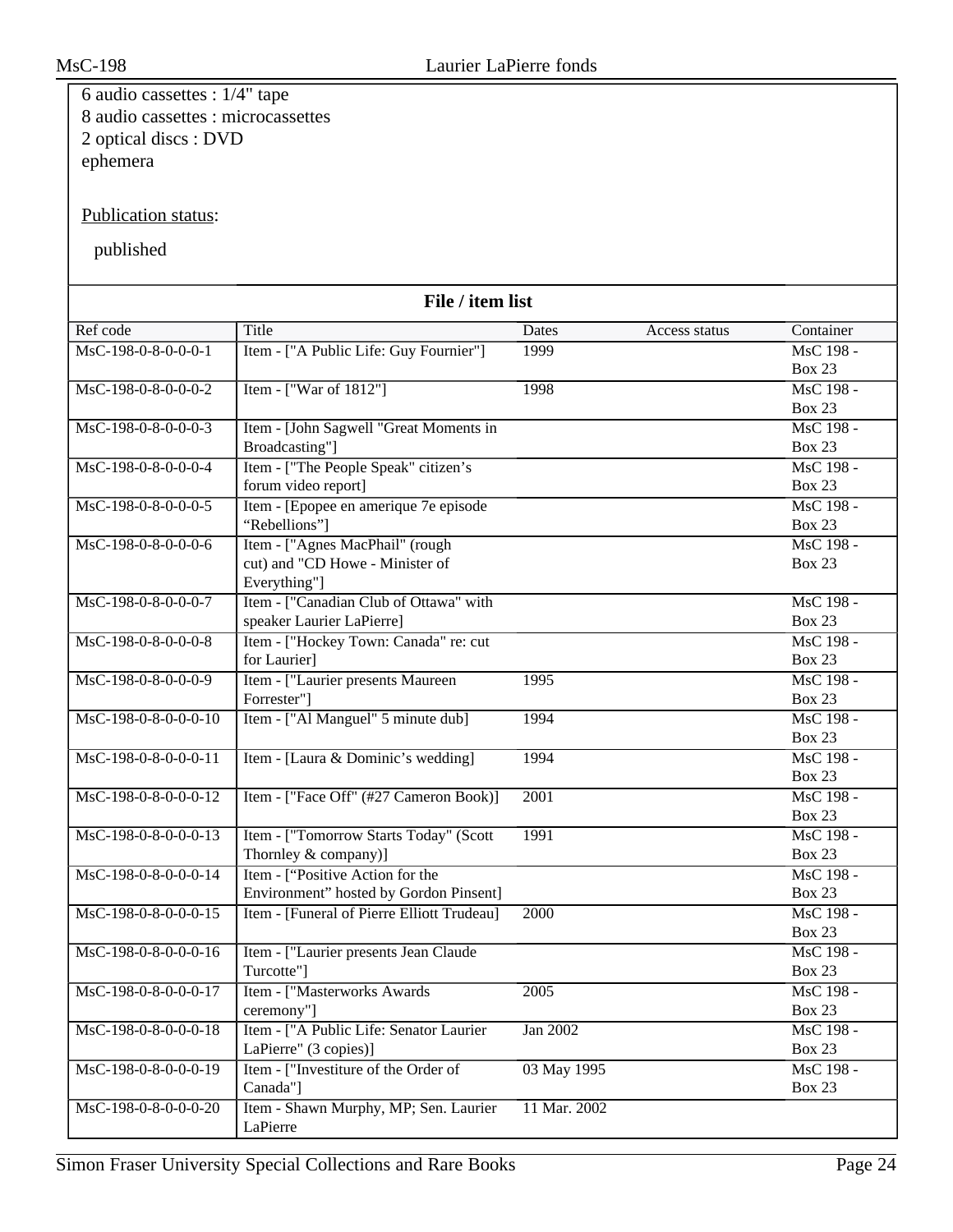| <b>MsC-198</b>       |                                            | Laurier LaPierre fonds |                            |
|----------------------|--------------------------------------------|------------------------|----------------------------|
| MsC-198-0-8-0-0-0-21 | Item - ["Laurier LaPierre - 'Ladies of the | 12 Apr. 1995           | MsC 198 -                  |
|                      | $Club'''$ ]                                |                        | <b>Box 23</b>              |
| MsC-198-0-8-0-0-0-22 | Item - Amarjeet Ruttan and Thomas          |                        | MsC 198 -                  |
|                      | LaPierre, "Beyond the Line" outtakes       |                        | <b>Box 23</b>              |
| MsC-198-0-8-0-0-0-23 | Item - ["Laurier #3 & 4"]                  | 19 May 1993            | MsC 198 -                  |
|                      |                                            |                        | <b>Box 23</b>              |
| MsC-198-0-8-0-0-0-24 | Item - ["Laurier" (demo)]                  | 19 May 1993            | MsC 198 -                  |
|                      |                                            |                        | <b>Box 23</b>              |
| MsC-198-0-8-0-0-0-25 | Item - [Fred's place, short version]       | 19 Jan. 1994           | MsC 198 -                  |
|                      |                                            |                        | <b>Box 23</b>              |
| MsC-198-0-8-0-0-0-26 | Item - ["Politiques relatives a la         | 12 Oct. 1998           | MsC 198 -                  |
|                      | television canadienne"]                    |                        | <b>Box 23</b>              |
| MsC-198-0-8-0-0-0-27 | Item - ["La Bocduc" (cut)]                 | 20 Jan. 1998           | MsC 198 -                  |
|                      |                                            |                        | <b>Box 23</b>              |
| MsC-198-0-8-0-0-0-28 | Item - ["The "Gattuso Gotcha" Party"]      | 21 Aug. 1997           | MsC 198 -                  |
|                      |                                            |                        | <b>Box 23</b>              |
| MsC-198-0-8-0-0-0-29 | Item - ["Expo 2005, Canada"]               | Feb. 1995              | MsC 198 -                  |
|                      |                                            |                        | <b>Box 23</b>              |
| MsC-198-0-8-0-0-0-30 | Item - ["A Public Life: Senator Laurier    | Jan. 2002              | MsC 198 -                  |
|                      | LaPierre"]                                 |                        | <b>Box 23</b>              |
| MsC-198-0-8-0-0-0-31 | Item - ["Canadian Club of                  |                        | MsC 198 -                  |
|                      | Ottawa" (speaker LaPierre (2 copies)]      |                        | <b>Box 23</b>              |
| MsC-198-0-8-0-0-0-32 | Item - ["A Public Life: Peter Lougheed"]   | 30 Mar. 1999           | MsC 198 -                  |
|                      |                                            |                        | <b>Box 23</b>              |
| MsC-198-0-8-0-0-0-33 | Item - ["A Public Life: Trina McQueen      | Jun. 1999              | MsC 198 -                  |
|                      |                                            |                        | <b>Box 23</b>              |
| MsC-198-0-8-0-0-0-34 | Item - ["Open all night" dub]              | 26 Sep. 1994           | MsC 198 -                  |
|                      |                                            |                        | <b>Box 23</b>              |
| MsC-198-0-8-0-0-0-35 | Item - ["Early Frost" (AIDS)]              |                        | MsC 198 -                  |
|                      |                                            |                        | <b>Box 23</b>              |
| MsC-198-0-8-0-0-0-36 | Item - [CBC "The Price of Power"]          | Nov. 1991              | MsC 198 -<br><b>Box 23</b> |
| MsC-198-0-8-0-0-0-37 | Item - ["A Public life: Daryl Duke"]       | 08 Jun. 1999           | MsC 198 -                  |
|                      |                                            |                        | <b>Box 23</b>              |
| MsC-198-0-8-0-0-0-38 | Item - ["Music with a Twist" (2)           |                        | MsC 198 -                  |
|                      | segments")]                                |                        | <b>Box 23</b>              |
| MsC-198-0-8-0-0-0-39 | Item - ["Joseph Campbell and the Power     | 06 May 1988            | MsC 198 -                  |
|                      | of Myth" Sunday Morning]                   |                        | Box 23                     |
| MsC-198-0-8-0-0-0-40 | Item - ["Distinction '94"]                 | 24 Oct. 1994           | MsC 198 -                  |
|                      |                                            |                        | <b>Box 23</b>              |
| MsC-198-0-8-0-0-0-41 | Item - ["Agent of Influence"]              | 21 Mar. 2002           | MsC 198 -                  |
|                      |                                            |                        | Box 23                     |
| MsC-198-0-8-0-0-0-42 | Item - ["Laurier LaPierre presents         | 23 Jan. 1995           | MsC 198 -                  |
|                      | 'Bosnia'"]                                 |                        | <b>Box 23</b>              |
| MsC-198-0-8-0-0-0-43 | Item - [1991-1992 promotional video        | 1992                   | MsC 198 -                  |
|                      | (Banff Television Festival)]               |                        | Box 23                     |
| MsC-198-0-8-0-0-0-44 | Item - [CTW Tribute, 1993 Outstanding      | 1993                   | MsC 198 -                  |
|                      | Achievement Award Ceremony]                |                        | <b>Box 24</b>              |
| MsC-198-0-8-0-0-0-45 | Item - ["My Dinner with Laurier"]          | 2003                   | MsC 198 -                  |
|                      |                                            |                        | <b>Box 24</b>              |
| MsC-198-0-8-0-0-0-46 | Item - ["Laurier LaPierre presents 'The    |                        | MsC 198 -                  |
|                      | Meanest Guy in Prison"']                   |                        | <b>Box 24</b>              |
| MsC-198-0-8-0-0-0-47 | Item - ["Agnes Macphail" (rough cut)]      | 05 Dec. 1997           | MsC 198 -                  |
|                      |                                            |                        | <b>Box 24</b>              |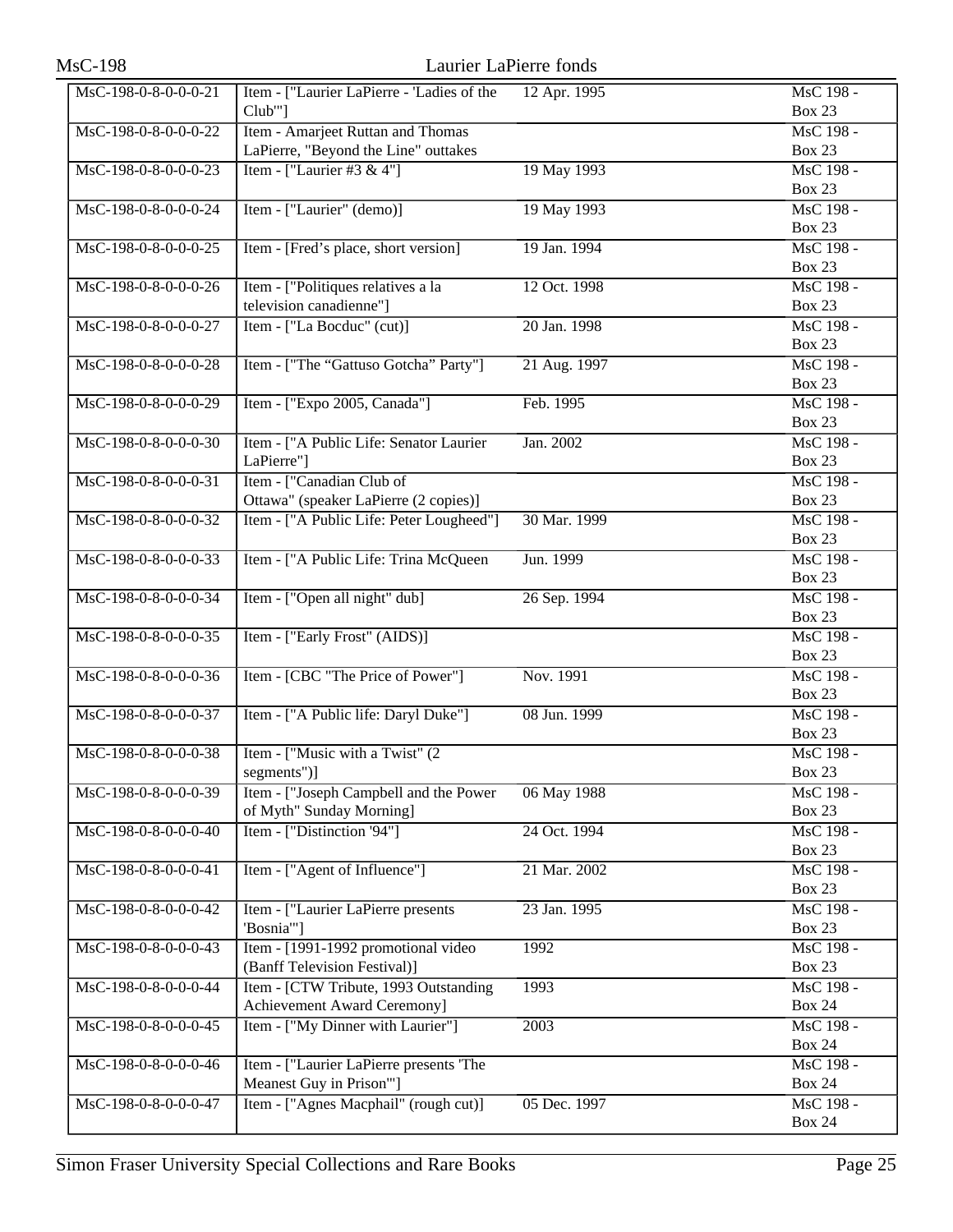| <b>MsC-198</b>       | Laurier LaPierre fonds                                                 |              |                            |
|----------------------|------------------------------------------------------------------------|--------------|----------------------------|
| MsC-198-0-8-0-0-0-48 | Item - ["Fast Food High"]                                              | 16 Dec. 2002 | MsC 198 -                  |
|                      |                                                                        |              | <b>Box 24</b>              |
| MsC-198-0-8-0-0-0-49 | Item - [1998-1999 promotional video                                    | 1999         | MsC 198 -                  |
|                      | (Banff Television Festival)]                                           |              | <b>Box 24</b>              |
| MsC-198-0-8-0-0-0-50 | Item - ["48 hours" (two episodes),                                     | 1988         | MsC 198 -                  |
|                      | "Inside"]                                                              |              | <b>Box 24</b>              |
| MsC-198-0-8-0-0-0-51 | Item - [Tape labeled "Joan Morin Wills;                                |              | MsC 198 -                  |
|                      | Philippe Labrecque; Luc Vangois;                                       |              | <b>Box 24</b>              |
|                      | Robert Dagenais; Eric Stephan; Olivier<br>Touchette"]                  |              |                            |
| MsC-198-0-8-0-0-0-52 | Item - ["Stand By Me"]                                                 |              | MsC 198 -                  |
|                      |                                                                        |              | <b>Box 24</b>              |
| MsC-198-0-8-0-0-0-53 | Item - ["Laurier presente: Antonine                                    |              | MsC 198 -                  |
|                      | Maillet"]                                                              |              | <b>Box 24</b>              |
| MsC-198-0-8-0-0-0-54 | Item - [Tibet / Mormon documentary]                                    |              | MsC 198 -                  |
|                      |                                                                        |              | <b>Box 24</b>              |
| MsC-198-0-8-0-0-0-55 | Item - ["Pamela Wallin Live" (Robert                                   |              | MsC 198 -                  |
|                      | Lantos interview)]                                                     |              | <b>Box 24</b>              |
| MsC-198-0-8-0-0-0-56 | Item - ["Abortion stories from North &                                 | 25 Mar. 1985 | MsC 198 -                  |
|                      | South"]                                                                |              | <b>Box 24</b>              |
| MsC-198-0-8-0-0-0-57 | Item - ["Investiture of the Order of                                   | 03 May 1995  | MsC 198 -                  |
|                      | Canada"]                                                               |              | <b>Box 24</b>              |
| MsC-198-0-8-0-0-0-58 | Item - ["Beyond the Line: Guerilla                                     |              | MsC 198 -                  |
|                      | Ecology"]                                                              |              | <b>Box 24</b>              |
| MsC-198-0-8-0-0-0-59 | Item - ["Beyond the Line: Man Alive"                                   |              | MsC 198 -<br><b>Box 24</b> |
| MsC-198-0-8-0-0-0-60 | and "Beyond the Line: UFO show"]<br>Item - ["Le tresor sur la colline: | 2000         | MsC 198 -                  |
|                      | L'histoire des edifices du Parlement                                   |              | <b>Box 24</b>              |
|                      | canadien"]                                                             |              |                            |
| MsC-198-0-8-0-0-0-61 | Item - ["Jewel on the Hill: The History of                             | 2000         | MsC 198 -                  |
|                      | Canada's Parliament Buildings: Part I"]                                |              | <b>Box 24</b>              |
| MsC-198-0-8-0-0-0-62 | Item - ["The Heritage Minutes complete                                 |              | MsC 198 -                  |
|                      | collection"]                                                           |              | <b>Box 24</b>              |
| MsC-198-0-8-0-0-0-63 | Item - ["My Canada"]                                                   |              | MsC 198 -                  |
|                      |                                                                        |              | <b>Box 24</b>              |
| MsC-198-0-8-0-0-0-64 | Item - ["Just Watch Me: Trudeau and the                                | 1999         | MsC 198 -                  |
|                      | '70's Generation"]                                                     |              | <b>Box 24</b>              |
| MsC-198-0-8-0-0-0-65 | Item - [Mon Meilleur Ennemi]                                           |              | MsC 198 -<br><b>Box 24</b> |
| MsC-198-0-8-0-0-0-66 | Item - ["A vous la parole, le rapport                                  |              | MsC 198 -                  |
|                      | video du forum des citoyens"]                                          |              | <b>Box 24</b>              |
| MsC-198-0-8-0-0-0-67 | Item - [Frank Ogden, interview on "Eye                                 |              | MsC 198 -                  |
|                      | on Ottawa"]                                                            |              | <b>Box 24</b>              |
| MsC-198-0-8-0-0-0-68 | Item - ["The Great Flag Debate", edited]                               |              | MsC 198 -                  |
|                      |                                                                        |              | <b>Box 24</b>              |
| MsC-198-0-8-0-0-0-69 | Item - [Laurier LaPierre presents                                      | 10 Apr. 1995 | MsC 198 -                  |
|                      | "Gambling with our Lives"]                                             |              | <b>Box 24</b>              |
| MsC-198-0-8-0-0-0-70 | Item - ["Laurier # $1 \& 2$ "]                                         | 19 May 1993  | MsC 198 -                  |
|                      |                                                                        |              | <b>Box 24</b>              |
| MsC-198-0-8-0-0-0-71 | Item - [Laurier LaPierre, Colleen                                      | 22 Mar. 1995 | MsC 198 -                  |
|                      | Peterson]                                                              |              | <b>Box 24</b>              |
| MsC-198-0-8-0-0-0-72 | Item - [Laurier LaPierre @ "World at our                               |              | MsC 198 -                  |
|                      | Table"]                                                                |              | <b>Box 24</b>              |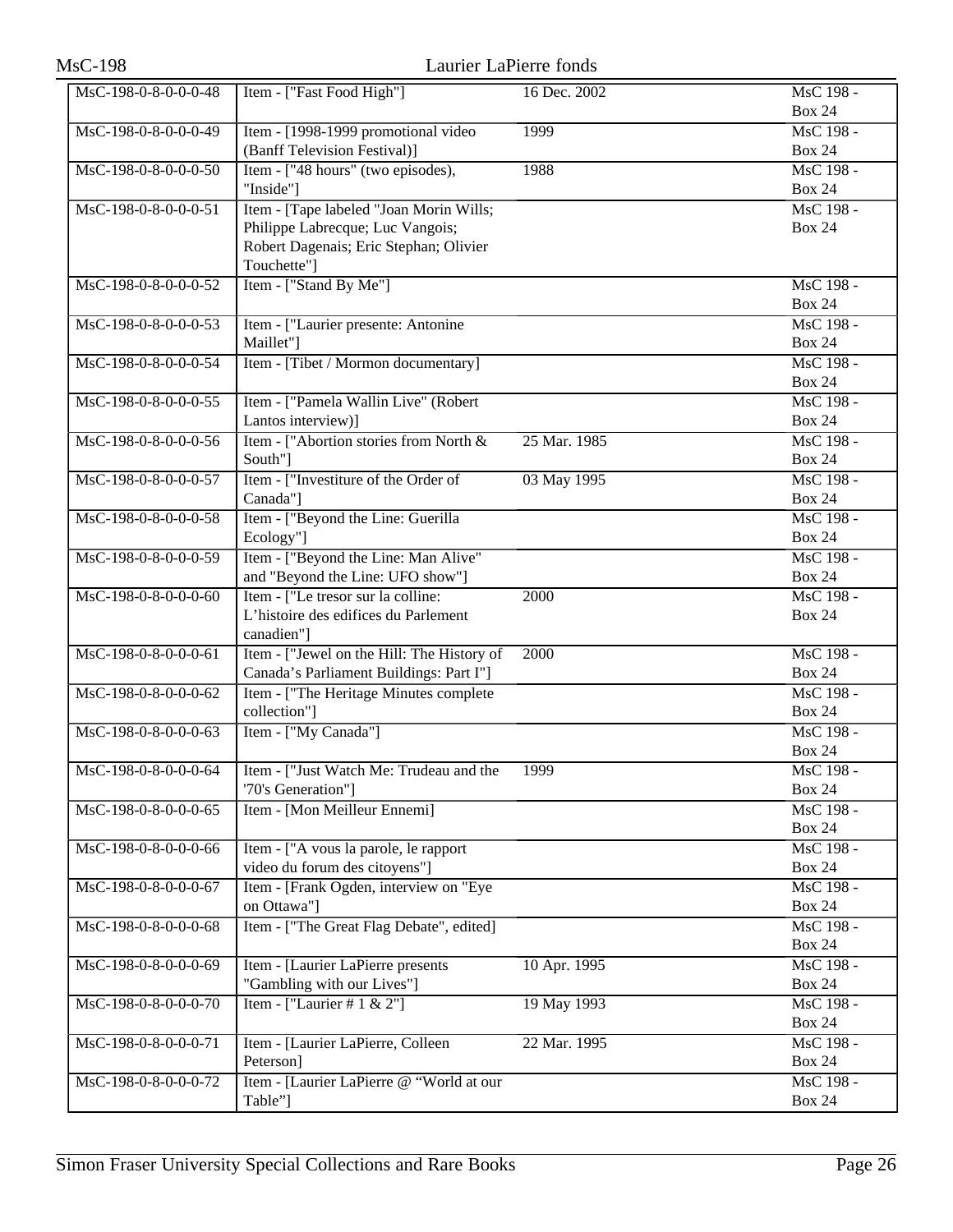| <b>MsC-198</b>       | Laurier LaPierre fonds                    |              |                               |
|----------------------|-------------------------------------------|--------------|-------------------------------|
| MsC-198-0-8-0-0-0-73 | Item - ["Beyond the Line: Search for      |              | MsC 198 -                     |
|                      | Enlightenment"]                           |              | <b>Box 24</b>                 |
| MsC-198-0-8-0-0-0-74 | Item - ["Les hebdos du Quebec",           | 1999         | MsC 198 -                     |
|                      | conference de Laurier L. LaPierre]        |              | <b>Box 24</b>                 |
| MsC-198-0-8-0-0-0-75 | Item - ["Your Canada", Sudbury]           | 1992         | MsC 198 -                     |
|                      |                                           |              | <b>Box 24</b>                 |
| MsC-198-0-8-0-0-0-76 | Item - [Laurier LaPierre "Forgotten       | 1994         | MsC 198 -                     |
|                      | Peoples"]                                 |              | <b>Box 24</b>                 |
| MsC-198-0-8-0-0-0-77 | Item - [Brock University, spring          | 14 Jun. 2001 | MsC 198 -                     |
|                      | convocation #4]                           |              | <b>Box 24</b>                 |
| MsC-198-0-8-0-0-0-78 | Item - ["Federal Awards of Technology"]   | 13 Sep. 1993 | MsC 198 -                     |
|                      |                                           |              | <b>Box 24</b>                 |
| MsC-198-0-8-0-0-0-79 | Item - ["Pamela Wallin Live"]             | 17 Dec. 1997 | MsC 198 -                     |
|                      |                                           |              | <b>Box 24</b>                 |
| MsC-198-0-8-0-0-0-80 | Item - ["Laurier LaPierre presents        | 10 Apr. 1995 | MsC 198 -                     |
|                      | 'Gambling with our Lives"']               |              | <b>Box 24</b>                 |
| MsC-198-0-8-0-0-0-81 | Item - ["Beyond the Line: past life       |              | MsC 198 -                     |
|                      | regression of LLL"]                       |              | <b>Box 24</b>                 |
| MsC-198-0-8-0-0-0-82 | Item - ["The Morgentaler Affair"]         | 25 Mar. 1985 | MsC 198 -                     |
|                      |                                           |              | <b>Box 24</b>                 |
| MsC-198-0-8-0-0-0-83 | Item - ["NW Weekends: 7 Days panel"]      | 20 Apr. 1993 | MsC 198 -                     |
|                      |                                           |              | <b>Box 24</b>                 |
| MsC-198-0-8-0-0-0-84 | Item - ["The Great Flag Debate" (edited   |              | MsC 198 -                     |
|                      | version)]                                 |              | <b>Box 24</b>                 |
| MsC-198-0-8-0-0-0-85 | Item - ["A Public Life: Robert Bateman"]  | 1999         | MsC 198 -                     |
|                      |                                           |              | <b>Box 24</b>                 |
| MsC-198-0-8-0-0-0-86 | Item - ["Tresors Vivants: Laurier         |              | MsC 198 -                     |
|                      | LaPierre"]                                |              | <b>Box 24</b>                 |
| MsC-198-0-8-0-0-0-87 | Item - [Vancouver show awards]            | 21 Apr. 1985 | MsC 198 -                     |
|                      |                                           |              | <b>Box 24</b>                 |
| MsC-198-0-8-0-0-0-88 | Item - ["Speaking of Movies" Laurier      | 16 Feb. 1994 | MsC 198 -                     |
|                      | LaPierre program Gordon Sparling]         |              | <b>Box 24</b>                 |
| MsC-198-0-8-0-0-0-89 | Item - ["Building a New Canada:           | 04 Jan. 1992 | MsC 198 -                     |
|                      | Shaping Canada's Future"]                 |              | <b>Box 24</b>                 |
| MsC-198-0-8-0-0-0-90 | Item - ["Laurier, part 1 of 3"]           |              | MsC 198 -                     |
|                      |                                           |              | <b>Box 25</b>                 |
| MsC-198-0-8-0-0-0-91 | Item - ["Praction/Practice"]              |              | MsC 198 -                     |
|                      |                                           |              | <b>Box 25</b>                 |
| MsC-198-0-8-0-0-0-92 | Item - ["Laurier LaPierre - DVD           | 2012         | MsC 198 -                     |
|                      | compiled for funeral service]             |              | <b>Box 25</b>                 |
| MsC-198-0-8-0-0-0-93 | Item - [Micro cassette recorder]          |              | MsC 198 -                     |
|                      |                                           |              | <b>Box 25</b>                 |
| MsC-198-0-8-0-0-0-94 | Item - ["La Quete" (Ep. 23 - Daniel       | 22 May 2007  | MsC 198 -                     |
|                      | Laurier/Wilfred Laurier)]                 |              | <b>Box 25</b>                 |
| MsC-198-0-8-0-0-0-95 | Item - $[7 \text{ mini}$ audio cassettes] |              | $\overline{\text{MsC}}$ 198 - |
|                      |                                           |              | <b>Box 25</b>                 |
| MsC-198-0-8-0-0-0-96 | Item - Mona Martin Mario                  |              | MsC 198 -                     |
|                      |                                           |              | <b>Box 25</b>                 |
| MsC-198-0-8-0-0-0-97 | Item - Laurier part 2 of 3                |              |                               |
| MsC-198-0-8-0-0-0-98 | Item - The House                          | 08 Mar. 2002 | MsC 198 -                     |
|                      |                                           |              | <b>Box 25</b>                 |
| MsC-198-0-8-0-0-0-99 | Item - "Seven days" on "This Morning"     | 06 Jul. 2001 | MsC 198 -                     |
|                      |                                           |              | <b>Box 25</b>                 |